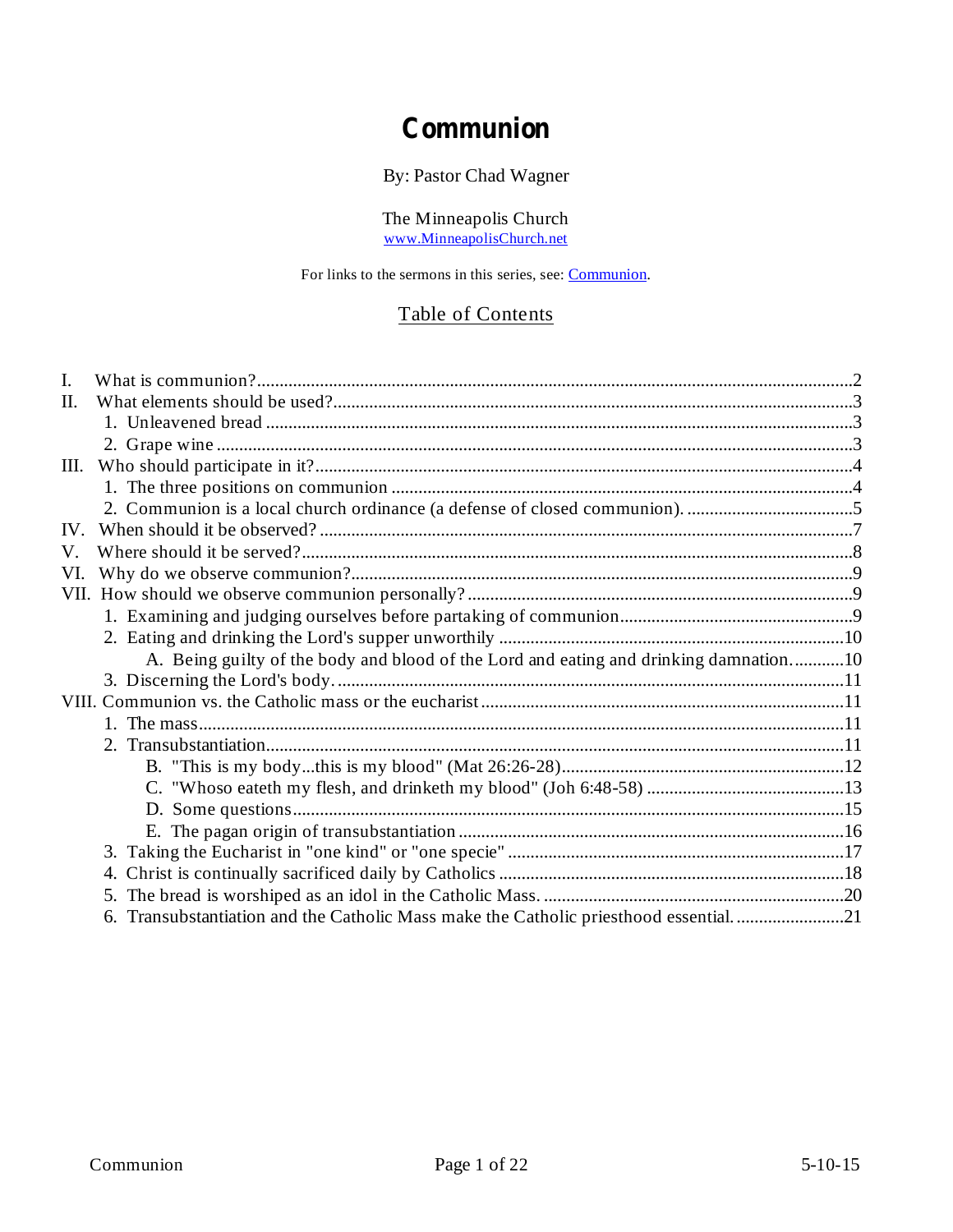## I. What is communion?

- 1. Definitions
	- A. Communion 1. Sharing or holding in common with others; participation; the condition of things so held, community, combination, union. 3. The fellowship or mutual relation between members of the same church 7. Participation in the Christian sacrament of the Lord's Supper;...*close or strict, free or open* communion: among Baptists, a division on the question of admitting to the Lord's Table persons who have not received baptism in accordance with Baptist principles.
	- B. Sacrament *n.* 1. *Eccl*. Used as the common name for certain solemn ceremonies or religious acts belonging to the institutions of the Christian church.
- 2. As an ordinance, *communion* is only mentioned twice in one verse of scripture  $(1Co 10:16)$ .
- 3. The communion service is also known as the Lord's supper  $(1Co 11:20)$ .
- 4. The communion ordinance was first instituted by Jesus Christ on the night before He was crucified . **(Mat 26:26-28; Mar 14:22-24; Luk 22:17-20)**
- 5. The apostle Paul instructed local churches to partake of the Lord's supper in remembrance of Christ's death for them . **(1Co 11:23-25 c/w 1Co 4:17)**
- 6. In communion, the church shares and participates in commemorating the shed blood and the broken body of Christ by corporately partaking of the wine and the bread which symbolizes it (1Co 10:16).
- 7. Communion is the New Testament counterpart of the Old Testament Passover.
	- A. The Passover was instituted by God for Israel to commemorate their deliverance from Egypt (**Exo** 12:17).
		- i. The LORD had declared that He would kill all the firstborn in Egypt as a judgment against Pharaoh for not letting Israel go (Exo 11:4-6).
		- ii. On the night of the first Passover, Israel was to take a blemish-free lamb and kill it and strike its blood on the doorposts of their houses (Exo 12:3-7).
		- iii. When the LORD came through the land to destroy the firstborn and He saw the blood of the blemish-free lamb on their doorposts, He would pass over **that house (Exo 12:13,23).**
	- B. Jesus Christ is our Passover and the fulfillment of the Passover which was a type of Him (1Co 5:7).
		- i. He is the Lamb of God  $(John 1:29; Rev 5:6)$ .
		- ii. He is blemish-free  $(1Pe 1:19)$ .
		- iii. He is the propitiation for our sins who causes the wrath of God to pass over us . **(1Jo 2:2; 1Jo 4:10)**
			- a. Propitiation 1. The action or an act of propitiating; appeasement, conciliation; atonement, expiation.
			- b. There is no condemnation to them that are in Christ Jesus (Rom 8:1).
			- c. Jesus' blood saved us from the wrath of God (Rom 5:9).
	- C. Just as Israel kept the Passover to remember their deliverance from Egypt, we, too, keep the feast of the Lord's Supper to remember the death of Christ, the lamb of God, which delivered us from the wrath to come  $(1Co 5:7-8 c/w 1Co 11:24-25)$ .
	- D. Just as the Passover was to be kept forever (Exo 12:17), the Lord's Supper will be kept until the coming of Christ at the end of time  $(1Co 11:26)$ .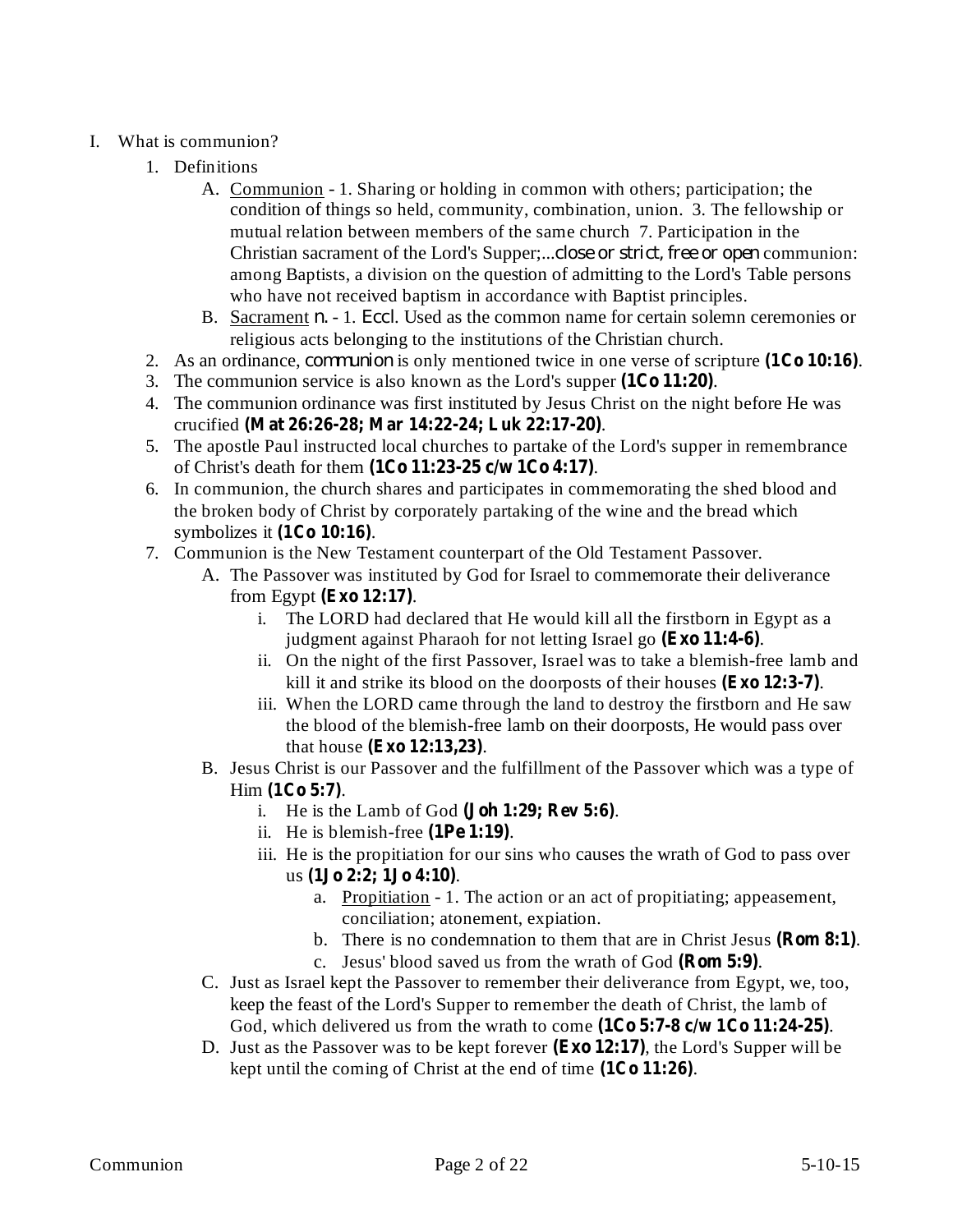- II. What elements should be used?
	- 1. Unleavened bread must be used in the communion service.
		- A. Jesus instituted the Lord's supper during the Passover on the first day of the feast of . *unleavened bread* **(Mat 26:17 c/w Mat 26:26)**
		- B. The Passover was to be eaten with unleavened bread (Exo 12:8).
		- C. Leaven was not to be eaten or even to be found anywhere in the house during the week of the feast of unleavened bread (Exo 12:17-20).
		- D. Therefore, the bread that Jesus used for the first communion service was unleavened bread.
		- E. Therefore, the bread which the church uses should be unleavened bread like Jesus used (1Co 11:23-24).
		- F. The reason for using unleavened bread.
			- i. The unleavened bread represents Christ's body (Mar 14:22) in which there was and is no sin . **(1Pe 2:22; 1Jo 3:5)**
				- a. Leaven represents  $sin(1Co 5:8)$ .
				- b. Leaven represents false doctrine and wickedness **(Mat 16:11-12;** . **Mar 8:15; Luk 12:1)**
				- c. Therefore, to use leavened bread for communion ruins the picture of Christ's sinless body being broken for us.
			- ii. The unleavened bread also represents the local church, the body of Christ . **(1Co 10:16-17)**
				- a. The church is supposed to purge out leaven (commonly known sinners) from its membership in order for it to remain pure **(1Co** . **5:7)**
				- b. Leaven spreads and corrupts the whole lump  $(1Co 5:6; Gal 5:9)$ .
				- c. Leaven adds no substance to the bread, but only puts space between particles, making the bread look larger.
				- d. So it is with allowing sin and false doctrine in the church -- it may make the church look larger, but it only puts goats between the sheep.
				- e. Therefore, to use leavened bread for communion ruins the picture of the purity and unity of the body of Christ, the local church.
	- 2. Grape wine must be used in the communion service.
		- A. Jesus drank wine (fruit of the vine) at the Passover feast (Luk 22:15-18).
			- i. Grapes are the fruit of the vine  $(\textbf{Job 15:33}; \textbf{Son 7:12}).$
			- ii. When grapes are crushed without refrigeration, the juice immediately starts fermenting and becomes wine.
			- iii. Wine  $n 1$ . a. The fermented juice of the grape used as a beverage. It is essentially a dilute solution of alcohol, on the proportion of which in its composition depend its stimulating and intoxicating properties.
		- B. Wine represents blood . **(Gen 49:11; Deu 32:14; Isa 49:26)**
			- i. Being an intoxicant, wine is symbolic of blood which is symbolic of an intoxicant . **(Isa 49:26; Eze 39:19; Rev 17:6)**
			- ii. This is why Jesus used wine to represent His blood (Luk 22:20).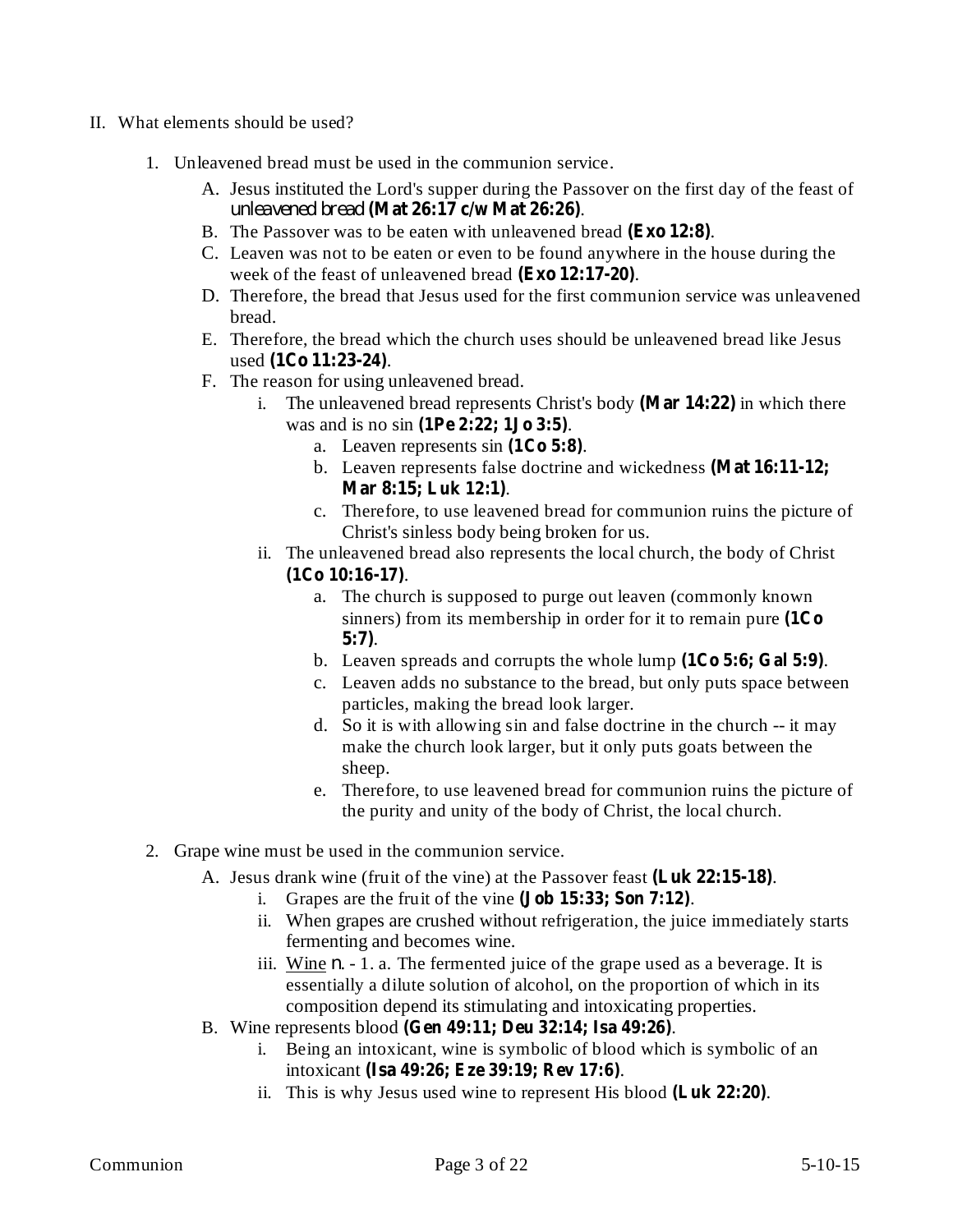- C. The Corinthians clearly used wine for the Lord's supper, in that they were made drunken from it (1Co 11:20-21).
- D. Paul didn't rebuke them for *what* they were eating and drinking, but for *how much* they were eating and drinking  $(1Co 11:22,33-34)$ .
- E. In the Old Testament there were figures of wine being used for communion.
	- i. Jesus Christ is a priest after the order of Melchizedeck **(Heb 6:20)**
		- a. Melchizedeck brought forth bread and wine for Abraham (Gen . **14:18)**
		- b. Likewise, Jesus brought forth bread and wine for the seed of Abraham (Gal 3:29).
	- ii. Wisdom, who is personified in Proverbs, built her house (Pro 9:1) and called men to come into it and eat of her bread and drink of her wine (Pro . **9:4-5)**
		- a. Jesus Christ is the wisdom of God (1Co 1:24).
		- b. Jesus built His house, the house of God . **(Mat 16:18 c/w 1Ti 3:15)**
		- c. Jesus likewise served bread and wine in His house.
	- iii. Bread and *wine* are referred to together frequently in the Old Testament (Jdg . **19:19; 1Sa 10:3; 1Sa 16:20; Neh 5:15, etc.)**
- F. The wine should be divided among the church before consuming it, rather than everyone drinking from one cup  $(Luk 22:17)$ .
- III. Who should participate in it?
	- 1. There are three main positions which different churches and "churches" take concerning who should receive communion.
		- A. Open communion or free communion
			- i. Open or free communion means that anyone who walks into the church can take communion.
			- ii. Most churches will at least say that the person should be a "believer" in order to take it.
			- iii. This is the position of many Protestant and Baptist churches.
		- B. Close or strict communion
			- i. Close or strict communion means that only baptized believers can take communion.
			- ii. A person who is a baptized member of a church of like-faith can take communion with any church of like-faith.
			- iii. This is the position of many Baptist (Strict, Particular, Primitive, etc.) churches and also of the Lutheran and Catholic "churches".
		- C. Closed communion
			- i. Closed communion means that only baptized members of an individual local church can take communion with that church, and only that church.
			- ii. This is the position of the Minneapolis Church and of the other churches of like-faith.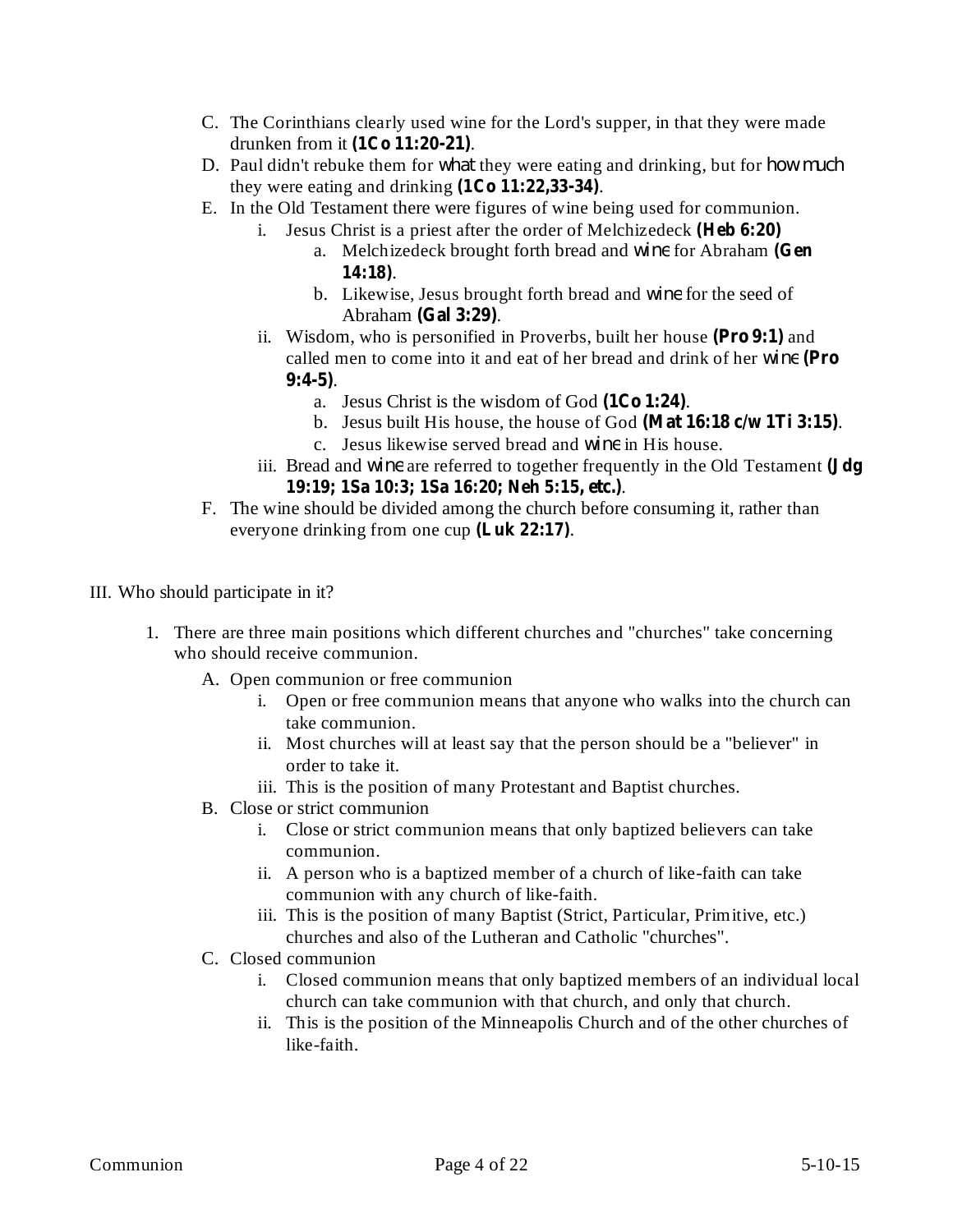- 2. Communion is a local church ordinance (a defense of closed communion).
	- A. Communion is the NT counterpart to the OT Passover feast (1Co 5:7-8) (See Section I,7).
		- i. The Passover was only to be eaten by the children of Israel who were circumcised and were members of the congregation (Exo 12:42-48).
			- a. No stranger or foreigner was to eat of it (v. 43,45).
			- b. If a stranger sojourning in Israel wanted to eat the Passover he had to first be circumcised  $(v. 44, 48)$ .
		- ii. Circumcision was the means by which a person became a member of the **congregation/church (Act 7:38 c/w Exo 16:2)** of Israel (Gen 17:9-14; Eze . **44:7,9)**
		- iii. Therefore, only members of the congregation/church of Israel could eat the Passover.
		- iv. So it is with communion in the NT church.
		- v. The difference is that a person becomes a member of a NT church through baptism, not circumcision (Act 2:41-42).
- 3. The apostle Paul dealt much with the issue of communion with the church at Corinth.
	- A. The first epistle to the Corinthians was addressed specifically "unto the church of God which is at Corinth" (1Co 1:2).
	- B. Paul tells *them* that "ye are the body of Christ, and members in particular" (1Co . **12:27)**
		- i. The body and members under consideration is the local church and the members of it (1Co 12:12-26).
		- ii. The description of the body of Christ in 1Co 12:12-26 could not be said of the church of all of God's elect, "the general assembly and church of the firstborn, which are written in heaven" (**Heb 12:23**), as they do not all suffer when one member suffers  $(1Co 12:26)$ , etc.
		- iii. Nor could it be referring to the "church in America", or any other such manmade term or organization.
		- iv. Paul was clearly writing this epistle to the members of the local church at Corinth.
	- C. Paul gave *them* (the members of the local church at Corinth) instruction on how *they* should observe communion (1Co 11:20-34).
		- i. He said "when YE come together therefore into one place..."  $(1Co 11:20)$ .
		- ii. And again, "my brethren, when YE come together to eat, tarry one for another" (1Co 11:33).
	- D. The communion service is a communion of the blood and body of Christ **(1Co** . **10:16)**
		- i. Communion 1. Sharing or holding in common with others; participation; the condition of things so held, community, combination, union.
		- ii. The bread represents the body of Christ  $(1Co 10:17)$ .
			- a. It represents the physical body of Christ that was broken for us **(1Co** . **11:24)**
			- b. It also represents the spiritual body of Christ, which is the membership of the local church  $(1Co 10:17 c/w 1Co 12:27)$ .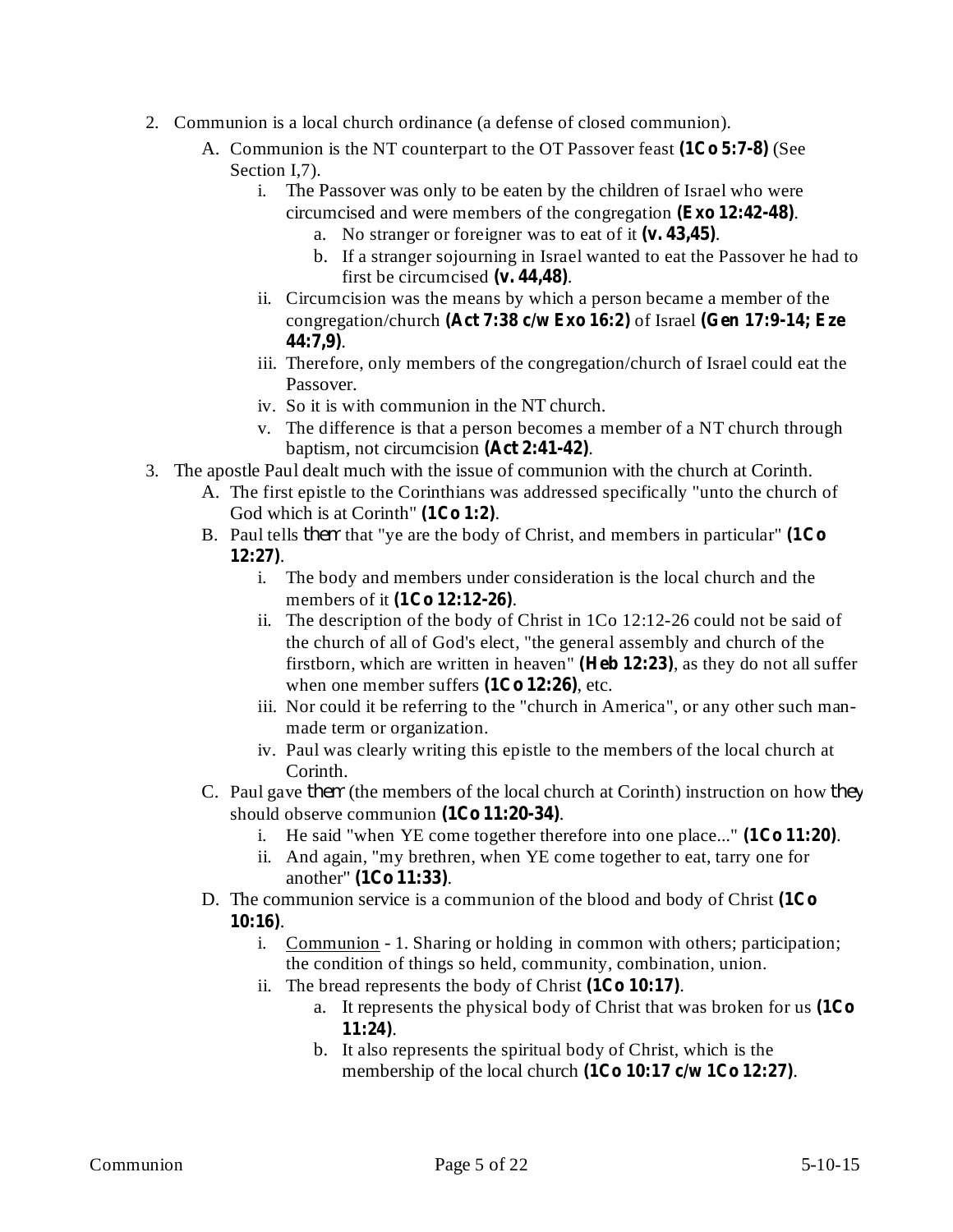- c. The members of the local church are represented as *one bread* and *one body* and they are *partakers of that one bread* (1Co 10:17).
- d. Partaker 1. One who takes a part or share, a partner, participator, sharer.
- E. Communion and church discipline are intricately connected and cannot be separated.
	- i. The bread used for communion was the bread that was used at the Passover which was unleavened bread (Mat 26:17-19  $c/w$  Mat 26:26  $c/w$  Exo 12:8).
	- ii. Leaven represents evil and sin **(Mat 16:6,12; Mar 8:15; Luk 12:1; Gal 5:7-** . **9)**
	- iii. Since the local church is "one bread and one body"  $(1Co 10:17)$ , the church should purge out leaven from among them so as to be unleavened **(1Co 5:6-** . **8)**
		- a. This purging of leaven out of the church is done by delivering commonly known sinners out of the church unto Satan for the destruction of the flesh  $(1Co 5:1-5)$ .
		- b. Delivering a person unto Satan for the destruction of the flesh is done by "put[ting] away from among yourselves that wicked person" **(1Co** . **5:13)**
		- c. Putting away a wicked person from among the church is done by not keeping company with him  $(1C<sub>0</sub> 5:9)$ .
			- (i) Company  $v$ . 1. *trans*. To go in company with, to accompany; to keep company with, have society with. 3. *intr*. To keep company, associate, or consort.
			- (ii) Company  $n$ . 1. a. Companionship, fellowship, society; galso *transf.* of things. in *company*: in the society of others, amidst other people, as opposed to alone; galso, altogether, in all . c. *to keep company* (with): to associate with, frequent the society of
			- $(iii)$  Associate v. 1. *trans*. To join (persons, or one person with (*to* arch.) another), *in* (*to* obs.) common purpose, action, or condition; to link together, unite, combine, ally, confederate.
		- d. Not keeping company with a person is not eating at the communion table with him  $(1Co 5:11 c/w 1Co 5:8)$ .
		- e. Paul's instruction about not keeping company and eating the Lord's Supper with a commonly known sinner was only in reference to "a brother"  $(1Co 5:11)$ , not every sinner in the world  $(1Co 5:10)$ .
		- f. The local church only judges those who are members *within* their church, not them that are *without* the membership of their church . **(1Co 5:12-13)**
	- iv. How could a local church withhold communion from a commonly known sinner in their membership, and at the same time serve communion to a stranger off the street, or even to a member of another church of like faith whom they knew little or nothing about and had no authority over?
- 4. When Paul and Luke went to visit the church at Troas, Paul communed with them, but Luke did not.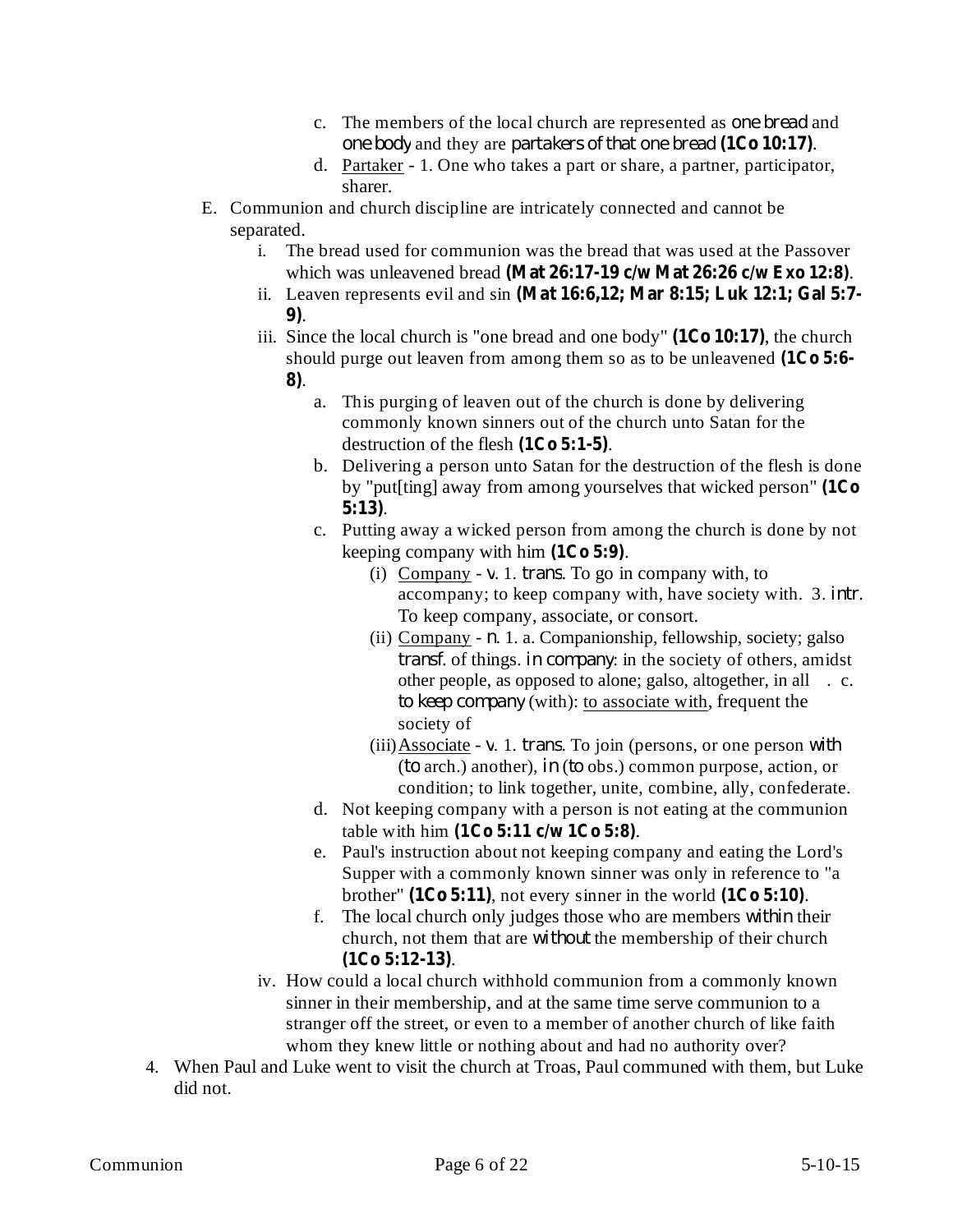- A. Luke wrote the book of Acts (Act 1:1 c/w Luk 1:1-4).
- B. Luke was with Paul when they sailed to Troas (notice the use of "us" and "we") . **(Act 20:5-6)**
- C. When the disciples at Troas came together to break bread (communion), Paul preached unto "them" and "they" were gathered together (Act 20:7-8).
- D. Notice how Luke switched from using "we" and "us" in verses 5-6 before the disciples at Troas came together to break bread, to then referring to the event by using "them" and "they" in verses 7-12.
- E. After Eutychus fell asleep and fell out of the loft due to Paul's long preaching, Paul went down to check on him (Act 20:9-10).
- F. When Paul came up again, Luke writes that "he", not "we", broke bread and ate with them (communion)  $( \text{Act } 20:11).$
- G. When they left Troas, Luke reverts back to saying "we" (Act 20:13).
- H. Luke was not a member of the church at Troas and clearly did not take communion with them.
- I. Paul was a minister and had preached the gospel at Troas before **(Act 16:8-11 c/w** . **2Co 2:12)**
	- i. It is quite likely that Paul started the church in Troas like he did many other churches in Asia.
	- ii. If that was the case, then it is also quite possible that he was still their itinerant pastor before he had ordained a pastor for that church, which would fit since we don't read about there being a pastor at Troas when Paul and Luke got there in Acts 20.
	- iii. Therefore it is clear from Act 20:5-13 that *at a minimum* an ordained minister who is the itinerant pastor of a church can serve communion to that church.
	- iv. This is why Paul could commune with them, but Luke could not.
- IV. When should it be observed?
	- 1. There is no specified time or frequency given in the Bible for communion to be observed.
	- 2. The commandments concerning when communion should be served are the following:
		- A. "...this do in remembrance of me." **(Luk 22:19)**
			- i. This verse tells us that communion is a commandment that is to be done.
			- ii. All church members must partake of communion when the church observes it, since Jesus said "this do."
			- iii. There is no opting out of communion for church members.
			- iv. If a church member doesn't feel like taking it because of unconfessed or unforsaken sin in their lives, then they must confess that sin to God and then take the Lord's supper, making sure to discern the Lord's body (see Section VII).
			- B. "...this do ye, as oft as ye drink it, in remembrance of me. For as often as ye eat this bread, and drink this cup,..." **(1Co 11:25-26)**
				- i. These verses tell us that communion is to be kept frequently.
				- ii. Oft *adv*. often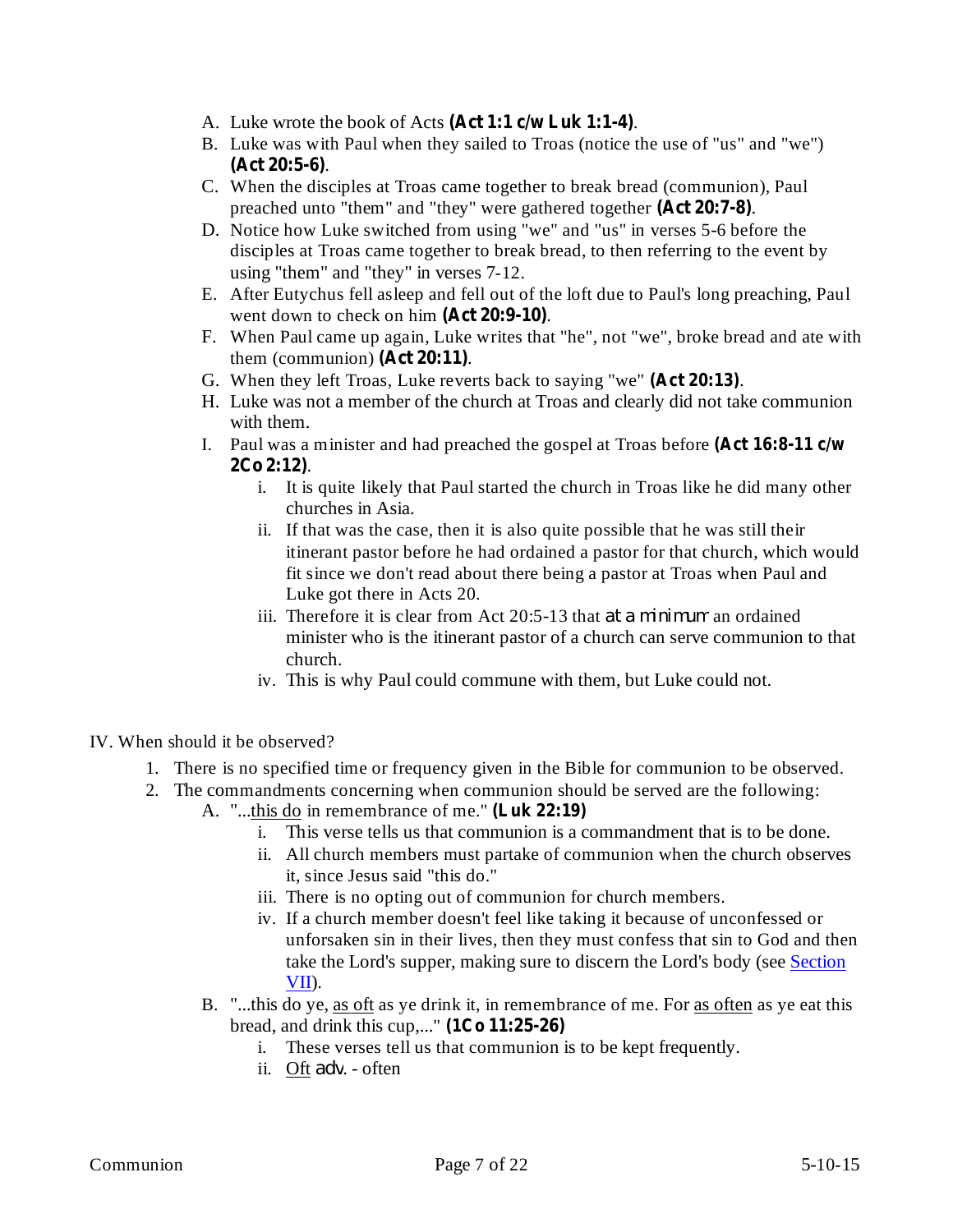- iii. Often *adv.* 1. a. Many times; at many times, on numerous occasions; frequently. Opposed to *seldom*. 2. In many instances; in cases frequently occurring.
- C. "ye do shew the Lord's death till he come." **(1Co 11:26)**
	- i. This verse tells us that communion should be kept up to the time of Christ's Second Coming.
	- ii. Till  $prep. II.$  Of time. 5. a. Onward to (a specified time); up to the time of (an event); during the whole time before; until.
	- iii. Until *prep*. II. With reference to time. 5. Onward till (a time specified or indicated); up to the time of (an action, occurrence, etc.);  $=$  till *prep*. 5.
- D. "...when ye come together to eat..." **(1Co 11:33)**
	- i. This verse tells us that communion can be observed at any time.
	- ii. When *adv*. II. Relative and conjunctive uses. 4. As compound relative (cf. what C.\*), or as correlative to then (implied and sometimes expressed): At the (or a) time at which; on the (or an) occasion on which. c. Indefinitely or generally: At any time, or at the several times, at which; on any occasion that: most commonly with vb. in pres. tense.
- E. From the previous four verses, we see that communion should be kept frequently at various times until the return of Jesus Christ; but they don't specify exactly when or how often it is to be kept.
	- i. The pastor is the steward of God  $(Tit 1:7; 1Co 4:1-2)$ .
	- ii. Steward  $n 1$ . a. An official who controls the domestic affairs of a household, supervising the service of his master's table, directing the domestics, and regulating household expenditure; a major-domo.
	- iii. Therefore, since the scripture doesn't specify exactly when and how frequently the church is to observe communion, the pastor, as the steward of God, whom God has given the duty of supervising the service of His table, decides when and how frequently the Lord's supper will be served.
	- iv. The Minneapolis Church keeps the Lord's supper once per month.
	- v. This frequency is often enough that we are regularly reminded of the Lord Jesus Christ's death for us, but not so often so as to become a thoughtless ritual.
- V. Where should it be served?
	- 1. Communion is a local church ordinance (See Section III).
	- 2. Every instance of communion being observed is in a local church.
		- A. Jesus instituted the first communion service **(Mat 26:26-28; Mar 14:22-24; Luk** 22:17-20) in the Jerusalem Church which He built (Mat 16:18).
			- i. This was the church in the midst of which Jesus sang praise unto God **(Heb** . **2:11-12 c/w Mat 26:30 c/w Mar 14:26)**
			- ii. This is the same church which met together after Jesus' ascension with 120 members (Act 1:13-15), and which had 3000 members added on the day of Pentecost who observed the Lord's Supper (breaking of bread) **(Act 2:41-** . **42,47)**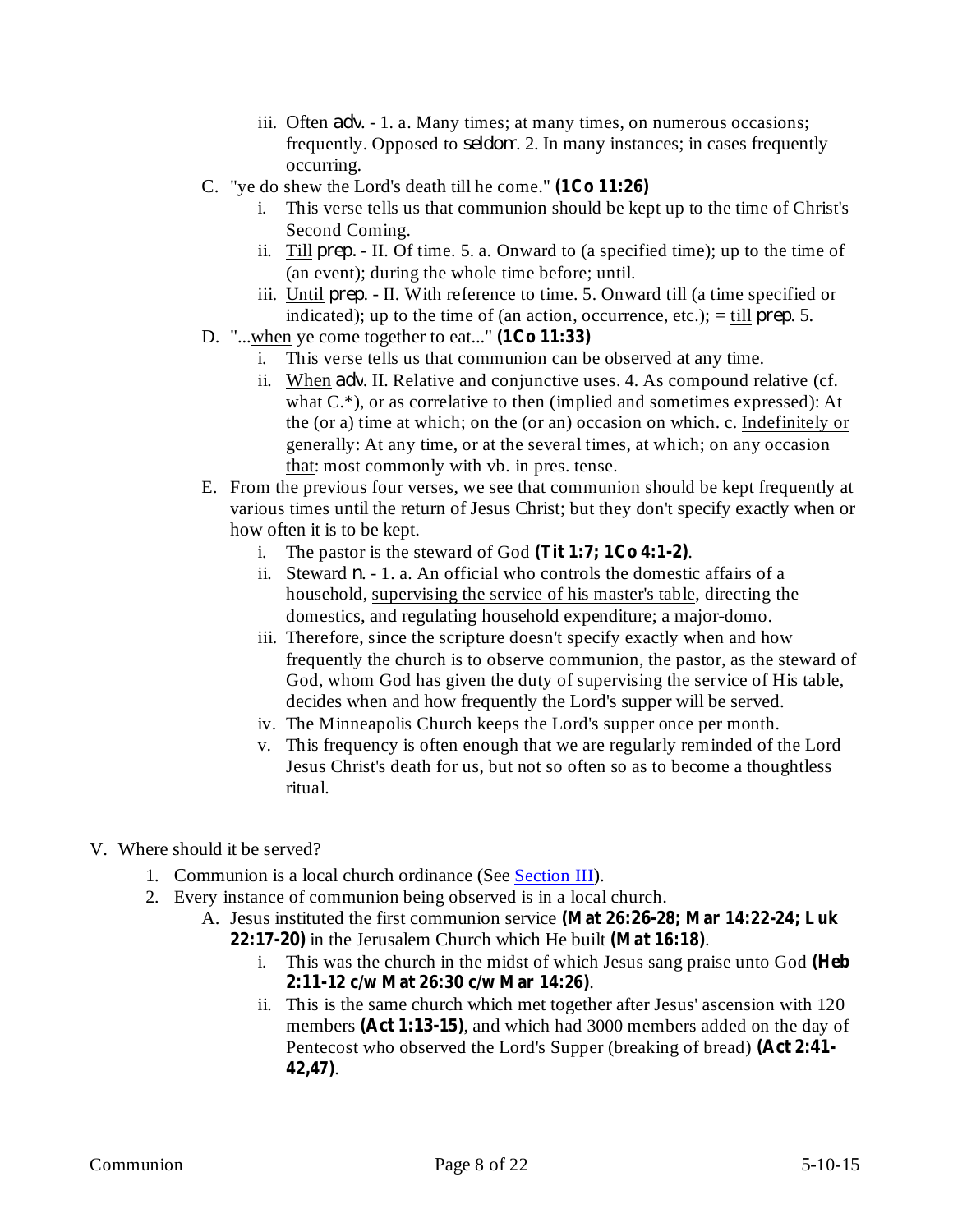- B. Paul gave the Corinthian Church much instruction concerning how *they* were to partake of the Lord's Supper (1Co 11:20-34; 1Co 10:16-21; 1Co 5:8,11).
- C. Communion was to be served when the church came together to eat it (1Co 11:33 . **c/w 1Co 14:23)**
- D. The *principle* of Paul's instruction to the church at Corinth concerning communion is applicable every local church, as Paul taught the same thing in every church **(1Co** . **4:17 c/w 1Co 11:1-2)**
- 3. Therefore, since communion is a local church ordinance, and every example of communion being partaken of in the scripture was in a local church, communion ought to only be served in a NT local church.
	- A. This means that a communion service should not be conducted in private outside of the assembly of the church such as in a hospital room, home, etc.
	- B. This means that communion should not be offered at a parachurch organization such as a Campus Crusade meeting, etc.
- VI. Why do we observe communion?
	- 1. To remember Christ's death  $(1Co 11:24-25)$ .
	- 2. To have a common union (communion) with the body of Christ, the local church **(1Co** . **10:16-17)**
	- 3. To show the Lord's death until He returns (1Co 11:26).
		- A. Shew v. variant of show n. and v.
		- B. Show v. II. To cause or allow to be seen or looked at. 2. a. *trans*. To bring forward or display (an object) in order that it may be looked at; to expose or exhibit to view.
		- C. The communion service should bring forth the remembrance of Christ's death for all to see.
- VII. How should we observe communion personally?
	- 1. We must examine and judge ourselves before partaking of communion (1Co 11:28; 1Co 11:31).
		- A. Examine v. 1. *trans*. To try, test, assay (precious metals, etc.). Said both of personal and material agents. Also *fig. Obs.* (#1 went out of use in 1400s) 2. a. To test judicially or critically; to try by a standard or rule. Obs. exc. with mixture of sense 3 or 6, to one or other of which phrases like , *to examine oneself one's* conscience, etc. now chiefly belong. 1526 Tindale 1 Cor. xi. 28 Let a man examen him silfe and so let him eate of the breed and drynke of the cup. 3. To investigate by inspection or manipulation the nature, qualities, or condition of (any object); to inspect in detail, scan, scrutinize.
		- B. Judge *v.* 1. To try, or pronounce sentence upon (a person) in a court of justice; to sit in judgement upon.
		- C. Judgment 1. a. The action of trying a cause in a court of justice; trial. b. *Phr*. to sit in judgement: (a)  $lit$  to sit as judge, to preside as a judge at a trial; (b)  $fig$  to pass judgement upon (see 6), to judge, criticize (with an assumption of superiority).
		- D. In other words we are to look at ourselves critically and investigate, inspect in detail, try, and scrutinize our hearts before we take communion.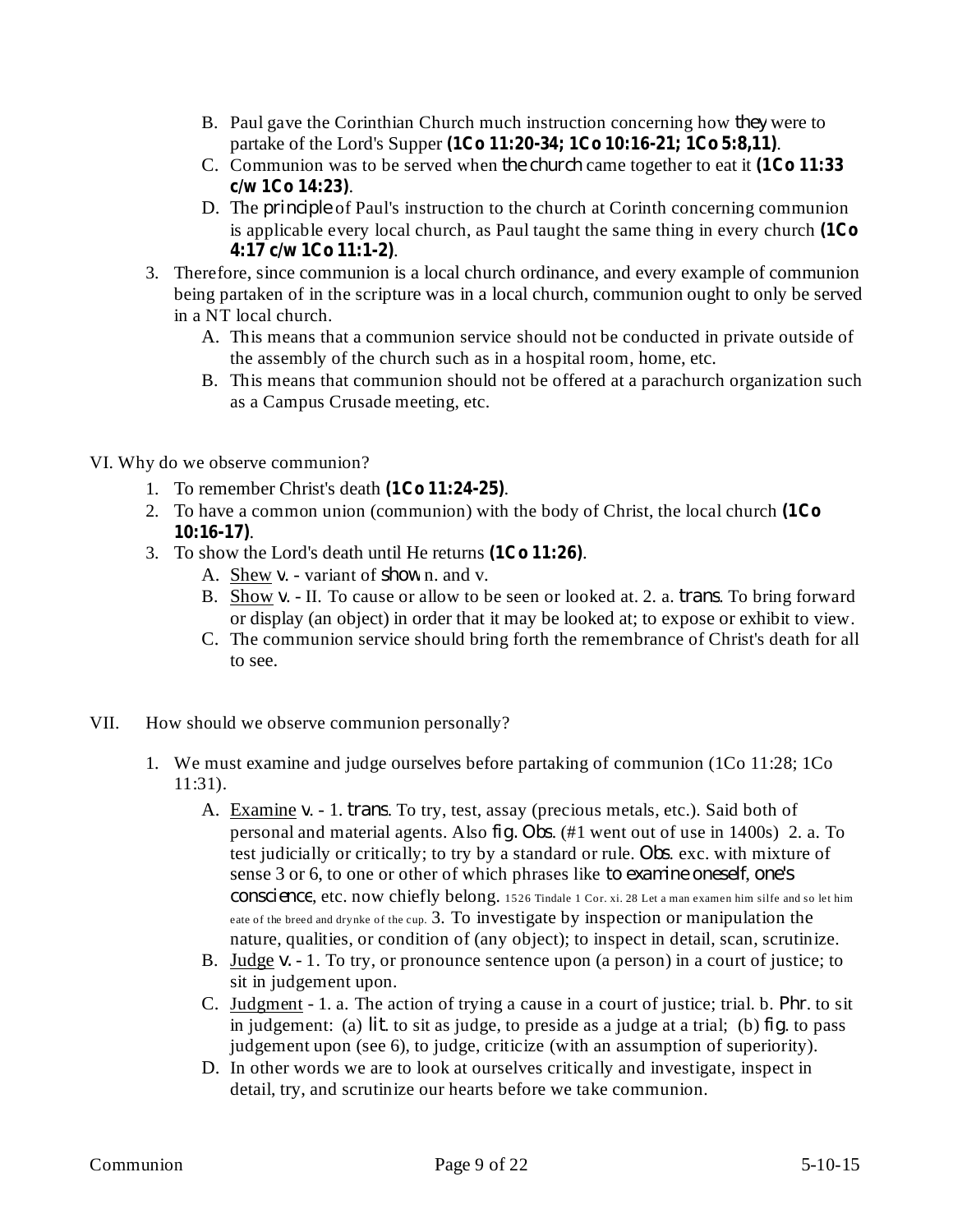- E. This is why it's important to prepare for communion before you get to church.
- 2. Examining ourselves is necessary so that we do not eat and drink of the Lord's supper unworthily (1Co 11:27).
	- A. Unworthily *adv*. 1. Without being worthy, fit, or qualified; without having sufficient merit or ability; unmeritedly.
	- B. Worthy *adj*. II. With various constructions. 7. a. Of sufficient merit, excellence, or desert to be or have something.
	- C. If we take the Lord's supper unworthily, we shall be guilty of the body and blood of the Lord (1Co 11:27) and we will eat and drink damnation to ourselves (1Co 11:29).
		- i. What does it mean to be guilty of the body and blood of the Lord?
			- a. Guilty *adj*. 1. That has offended or been in fault; delinquent, criminal. Now in stronger sense: That has incurred guilt; deserving punishment and moral reprobation; culpable.
			- b. To be guilty of the body and blood of Christ is not to be personally responsible for it as were the Jews who called for His death **(Luk** 1Th 2:14-15), and as were Herod, Pilate, and the Gentile soldiers who carried out His murder (Act 4:27). **23:20-25; Act 2:23,36; Act 3:14-15; Act 4:10; Act 5:30; Act 7:52;**
			- c. Only those individuals were guilty of the death of Christ in that sense.
			- d. To be guilty of the body and blood of Christ is not to be guilty of His death in the sense of it being one's own sin which caused His death . **(Rom 4:25; 1Co 15:3)**
			- e. All of the elect are guilty of Christ's death in that sense, not just those who eat the Lord's supper unworthily.
			- f. To be guilty of the body and blood of Christ in the context of **1Co** 11:27 is to be guilty of disrespecting the bread and wine which are emblems of Christ's body and blood which are to be eaten in remembrance of his broken body and shed blood (1Co 11:24-25).
			- g. "...every unworthy communicant, or that eats and drinks unworthily, may be said to be guilty of the body and blood of Christ, inasmuch as he sins against, and treats in an injurious manner, an ordinance which is a symbol and representation of these things; for what reflects dishonour upon that, reflects dishonour on the body and blood of Christ, signified therein." (John Gill's Exposition of the Entire Bible)
		- ii. What does it mean to eat and drink damnation to ourselves?
			- a. Damnation  $n 1$ . The action of condemning, or fact of being condemned (by judicial sentence, etc.); condemnation.
			- b. Condemnation  $n. 1$ . The action of condemning or of pronouncing adverse judgement on; judicial conviction; expression of disapprobation or strong censure; the fact of being condemned: as in 'your condemnation of me', 'my condemnation by you'.
			- c. By eating the bread and drinking the wine unworthily, we bring on ourselves condemnation and censure from God.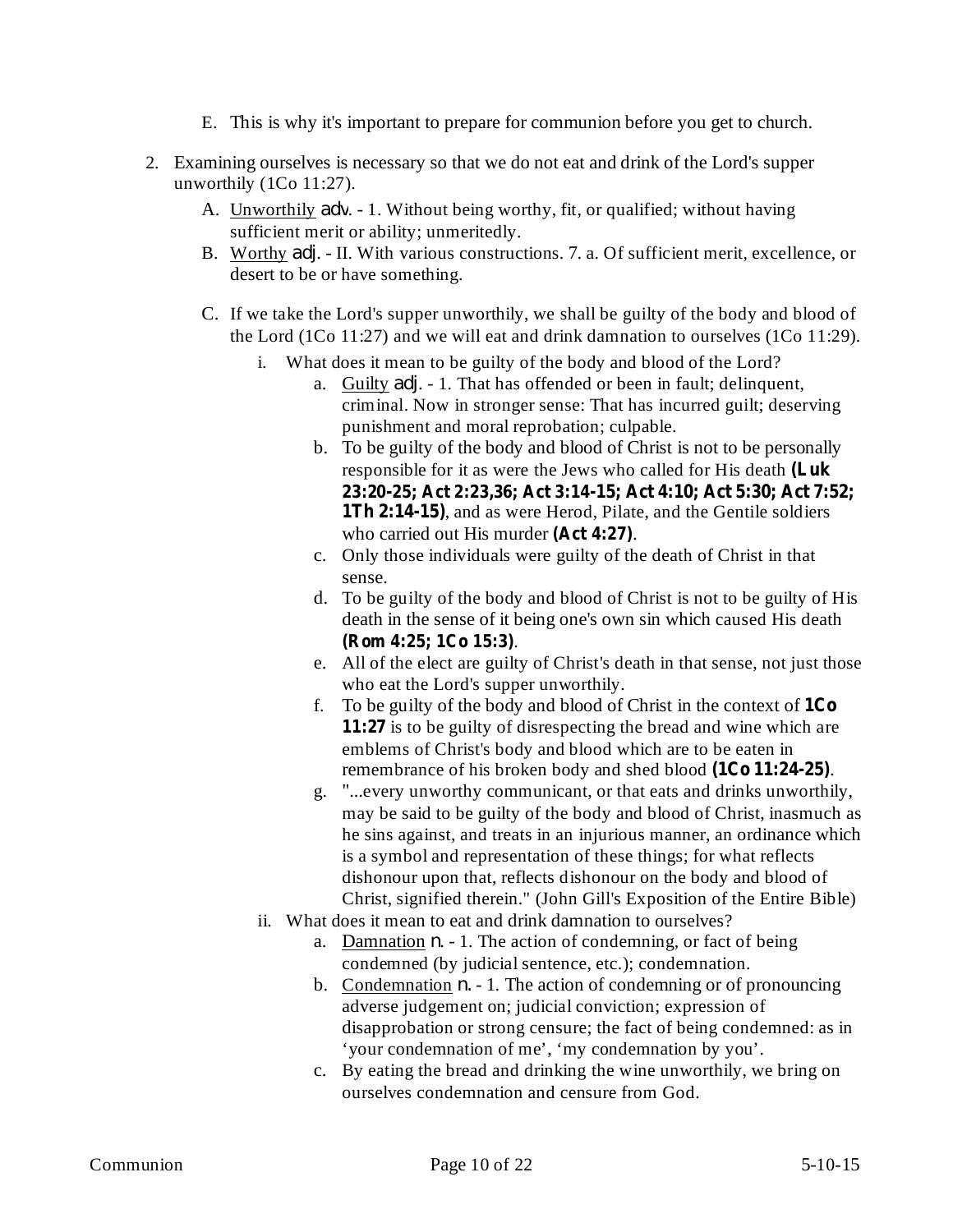- d. The damnation is identified as sickness and physical death in the context (1Co 11:30).
- e. The damnation is not eternal condemnation which the world gets, but is rather a chastening from the Lord  $(1Co 11:32)$  which He only gives to His children whom He loves (Heb 12:5-11).
- f. There is no eternal condemnation to them which are in Christ Jesus . **(Rom 8:1)**
- 3. In order to take the Lord's supper worthily and avoid eating and drinking damnation to ourselves, we must discern the Lord's body (1Co 11:29).
	- A. To eat the Lord's supper unworthily is to eat it while not discerning the Lord's body . **(1Co 11:29)**
	- B. Discern  $v. 1$ . *trans*. To separate (things, or one thing from another) as distinct; to distinguish and divide. 2. To recognize as distinct; to distinguish or separate mentally (one thing from another); to perceive the difference between (things).
	- C. We should separate Christ's death in our mind when we partake of communion.
	- D. We should not be thinking of anything else when taking communion.
	- E. This is why it's important to examine and judge ourselves ahead of time so that we are not thinking of our unconfessed and unforsaken sin when we should be thinking of Christ's sacrifice for us.
	- F. The Corinthians were not discerning the Lord's body, but rather some were feasting to the point of drunkenness while others had none and were hungry (1Co 11:21).
- VIII. Communion vs. the Catholic mass or the eucharist
	- 1. The mass
		- A. The Roman Catholic and the Orthodox Catholic "churches" call their communion service the mass or the eucharist.
		- B. Mass *n*. 1. The Eucharistic service; in post-Reformation use, chiefly that of the Roman Catholic Church.
		- C. Eucharist  $n. I. 1. Eccl.$  The sacrament of the Lord's Supper; the Communion.
		- D. Though the words "mass" and "eucharist" are defined as the Lord's supper or communion, in actuality they are very different.
		- E. A survey of the bloody history of the Roman Catholic church will show that the communion they truly partake of is the one described in **Pro** 4:17: "For they eat the bread of wickedness, and drink the wine of violence."
	- 2. Transubstantiation
		- A. Catholics believe in what is called transubstantiation.
			- i. Transubstantiation  $n. 1$ . The changing of one substance into another. (Often with allusion to sense 2.) 2. The conversion in the Eucharist of the whole substance of the bread into the body and of the wine into the blood of Christ, only the appearances (and other 'accidents') of bread and wine remaining: according to the doctrine of the Roman Church.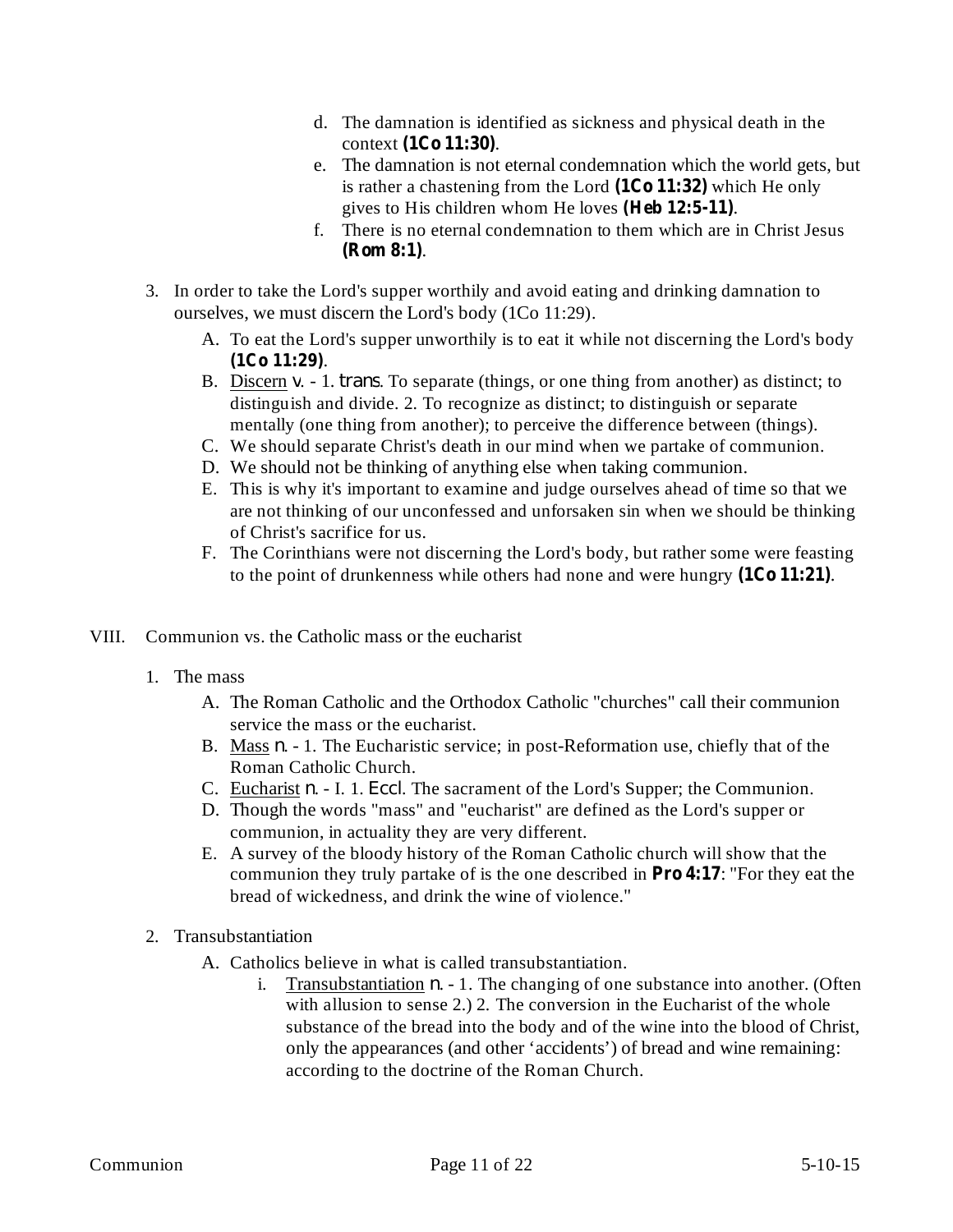- ii. The Catholic church teaches that the communion bread is transformed into the actual and real flesh of Jesus Christ and the wine is transformed into the actual blood of Jesus Christ when the priest utters the Latin phrase "hoc est corpus meum" (this is my body).
- iii. "I profess, likewise, that in the Mass there is offered to God a true, proper, and propitiatory sacrifice for the living and the dead; and that in the most holy sacrament of the Eucharist there is truly, really, and substantially, the Body and Blood, together with the Soul and Divinity, of our Lord Jesus Christ; and that there is made a conversion of the whole substance of the bread into the body, and of the whole substance of the wine into the blood, which conversion the Catholic Church calls Transubstantiation." (Pope Pius IV, The Trentine Creed or The Creed of Pius IV, 1564 A.D.)
- iv. "If any one denieth, that, in the sacrament of the most holy Eucharist, are contained truly, really, and substantially, the body and blood together with the soul and divinity of our Lord Jesus Christ, and consequently the whole Christ; but saith that He is only therein as in a sign, or in figure, or virtue; let him be anathema." (Council of Trent, 1545-1563, Session 13, Canons on the Most Holy Sacrament of the Eucharist, Canon 1)
- v. "If any one saith, that, in the sacred and holy sacrament of the Eucharist, the substance of the bread and wine remains conjointly with the body and blood of our Lord Jesus Christ, and denieth that wonderful and singular conversion of the whole substance of the bread into the Body, and of the whole substance of the wine into the Blood - the species Only of the bread and wine remaining - which conversion indeed the Catholic Church most aptly calls Transubstantiation; let him be anathema." (Council of Trent, 1545-1563, Session 13, Canons on the Most Holy Sacrament of the Eucharist, Canon 2)
- vi. Anathema 1. Anything accursed, or consigned to damnation. Also quasiadj. Accursed, consigned to perdition.
- B. The Catholics base their false doctrine of transubstantiation on Christ's words: "This is my body...this is my blood"  $(Mat 26:26-28)$ .
	- i. This is not an imperative (creative) statement, but a declarative one.
		- a. Jesus didn't say "This has become my body" or "this is turned into my body".
		- b. Jesus' statement would be tantamount to a man pulling out a picture of his wife and saying "This is my wife."
		- c. No sane person would conclude that he had just magically transformed photo paper into his wife's flesh and blood.
		- d. Likewise, Jesus was not telling the bread to become His body, but was saying that the bread *symbolized* His body.
	- ii. It is obvious that Jesus was speaking figuratively because:
		- a. After he uttered the words "this is my body" and "this is my blood", He was still sitting there in front of them in His flesh and blood.
		- b. The bread is still called *bread* when it is eaten after it has been blessed and allegedly transubstantiated (1Co 11:26-28).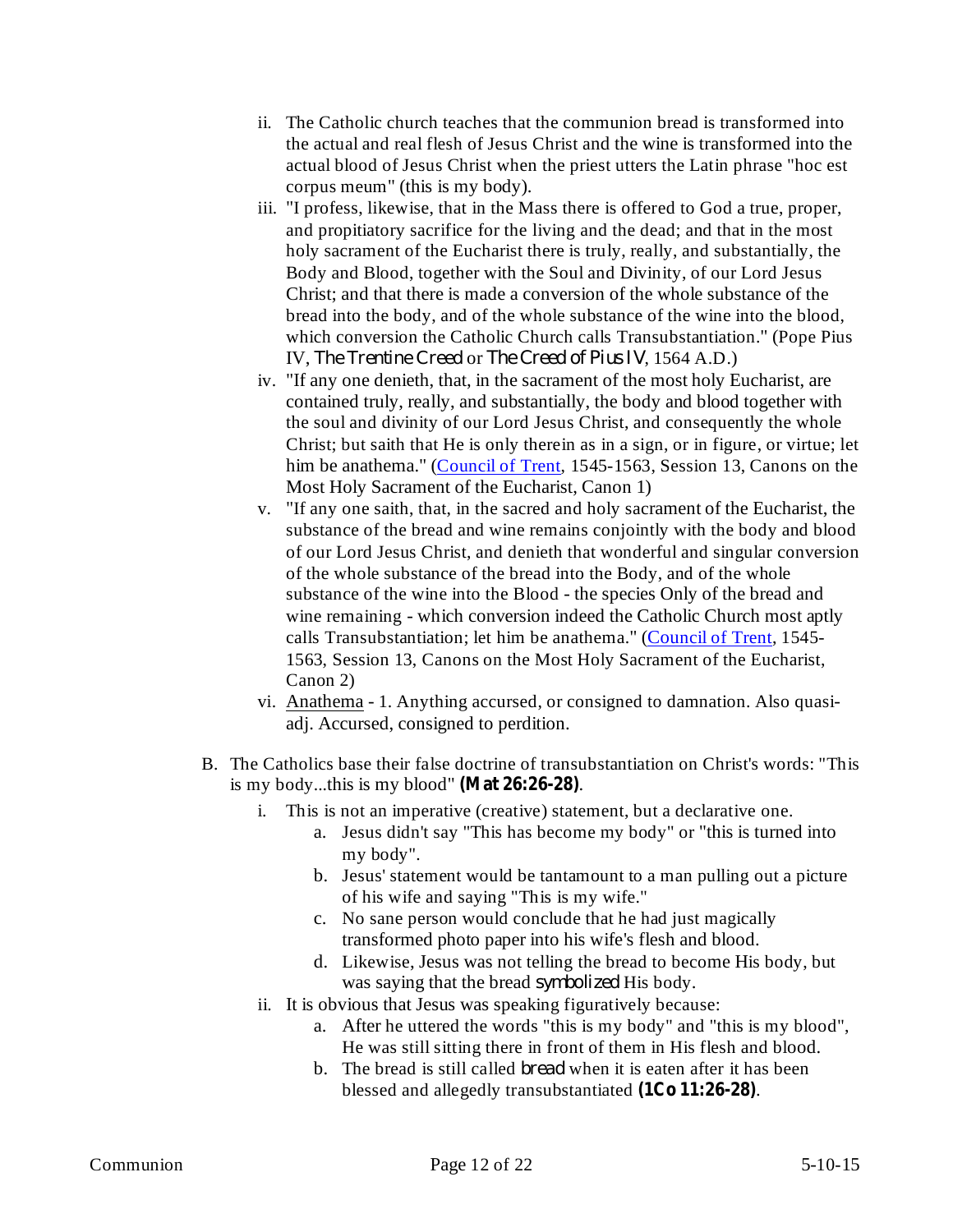- c. The wine was still wine because it made the Corinthians drunk **(1Co** . **11:21)**
- iii. Furthermore, if one wants to take Jesus' words hyper-literally as the Catholics do, then he would have to maintain that it is the *cup*, not the wine in the cup, that Jesus supernaturally changed into his blood (Luk 22:20).
- iv. Jesus elsewhere used figurative language to describe Himself.
	- a. Jesus said "I am the vine..." (**Joh 15:5**).
		- (i) Did Jesus turn Himself into an actual vine when He said those words?
		- (ii) Obviously not.
		- b. Jesus said "I am the door of the sheep..." (**Joh 10:7**).
			- (i) Did Jesus turn Himself into an actual door when He said those words?
			- (ii) Obviously not.
		- c. Jesus said "I am the living bread which came down from heaven..." . **(Joh 6:51)**
			- (i) Was Jesus an actual piece of bread when He came down from heaven?
			- (ii) Obviously not.
		- d. Jesus said "I am the root..." ( $\text{Rev } 22:16$ ).
			- (i) Did Jesus turn Himself into a root when He said those words? (ii) Obviously not.
		- e. All these statements of Jesus are obviously symbolic, just as are the phrases "this is my body" and "this is my blood".
- v. The Bible elsewhere speaks of things being called blood symbolically.
	- a. David referred to the water that men risked their lives to get him as blood, saying: "is not this the blood of the men that went in jeopardy of the lives?" (2Sa 23:17), and "shall I drink the blood of these men that have put their lives in jeopardy?"  $(1Ch 11:19)$ .
	- b. David was obviously referring to the water figuratively as blood, just as Jesus was referring to the wine figuratively as blood.
- vi. Wine is symbolic of blood in the scriptures.
	- a. Wine represents blood (Gen 49:11; Deu 32:14; Isa 49:26).
	- b. Being an intoxicant, wine is symbolic of blood which is symbolic of an intoxicant (Eze 39:19; Rev 17:6).
	- c. This is why Jesus used wine to represent His blood (Luk 22:20).
- vii. It is the wicked that offer drink offerings of blood (Psa 16:4).
- C. The other passage that the Catholics rely heavily upon to support their heresy of transubstantiation is **Joh 6:48-58**.
	- i. Jesus was speaking of spiritual hunger (**Joh 6:35**), and therefore of spiritual food (**Joh 6:55**) in this passage.
		- a. Jesus elsewhere spoke of spiritual food **(Joh 4:31-34; Mat 5:6 c/w** . **Psa 107:9)**
		- b. Jesus told the Samaritan woman at the well that He gives water that eternally quenches our spiritual thirst (**Joh 4:13-14**).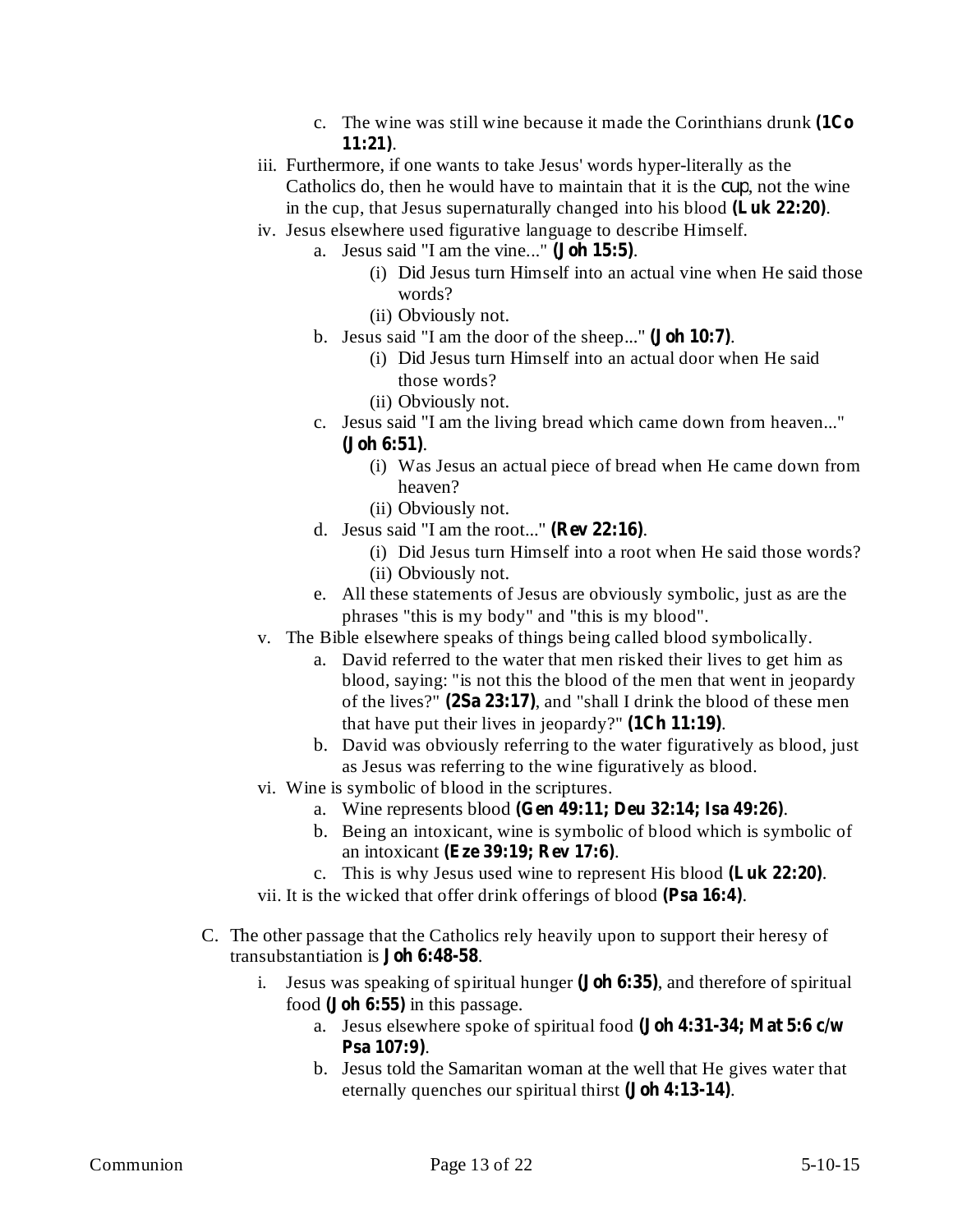- c. Apparently being a proto-Roman Catholic, the woman thought that Jesus was speaking of natural water (**Joh 4:15**).
- d. She didn't realize that Jesus satisfies the hunger and thirst of the soul, not the body.
- ii. The life that He spoke of was clearly spiritual life, not physical life **(Joh** . **6:50,53,54,57,58)**
	- a. Therefore, the eating of Christ's flesh and drinking His blood is eating and drinking of Him *spiritually* (**Joh 6:53-54,56**).
	- b. It would be an inconsistent interpretation to interpret the life as spiritual and the flesh and blood as physical.
- iii. The *dwelling* in Christ is clearly spiritual, not physical (**Joh 6:56**).
	- a. We are not physically dwelling in Christ, but rather spiritually dwelling in Him  $(Joh 15:2)$ .
	- b. Therefore the eating of Christ's flesh and blood is likewise spiritual . **(Joh 6:56)**
- iv. The bread that Jesus gave for the life of the world was His flesh, His body . **(Joh 6:51)**
	- a. Jesus offered His body once as a sacrifice for sin (Heb 10:10-14).
	- b. By the sacrifice of Himself (Heb 9:26), He abolished death that we may live eternally (2Ti 1:10; 1Co 15:54-57).
	- c. Priests are partakers of the sacrifice on the altar **(1Co 9:13; 1Co** . **10:18)**
	- d. We are the priests who partake of Christ, the sacrifice **(1Pe 2:5,9;** . **Rev 1:6)**
	- e. Eating Jesus' flesh is being a partaker in His death for sin **(Gal 2:20;** . **Rom 6:6)**
	- f. If a man eateth Christ's flesh and drinketh His blood, he hath eternal life (**Joh 6:54**).
	- g. He that eateth Christ's flesh and drinketh His blood dwelleth in Christ . **(Joh 6:56)**
	- h. Notice how eateth, drinketh, hath, and dwelleth are all present tense, which shows that partaking of Christ is the *evidence*, not the *cause*, of one's eternal life and dwelling in Christ.
- v. Jesus was speaking of spiritually partaking of Him when He spoke of eating His flesh and drinking His blood.
	- a. Like an unborn baby dwells in its mother and lives by eating and drinking her flesh and blood, so we live by spiritually partaking of Christ.
	- b. "To feed upon Christ is to do all in his name, in union with him, and by virtue drawn from him; it is to live upon him as we do upon our meat." - Matthew Henry
	- c. "...our bodies may as well live without meat as our souls without Christ." - Matthew Henry
	- d. "We shall live, shall live eternally, by him, as our bodies live by our food." - Matthew Henry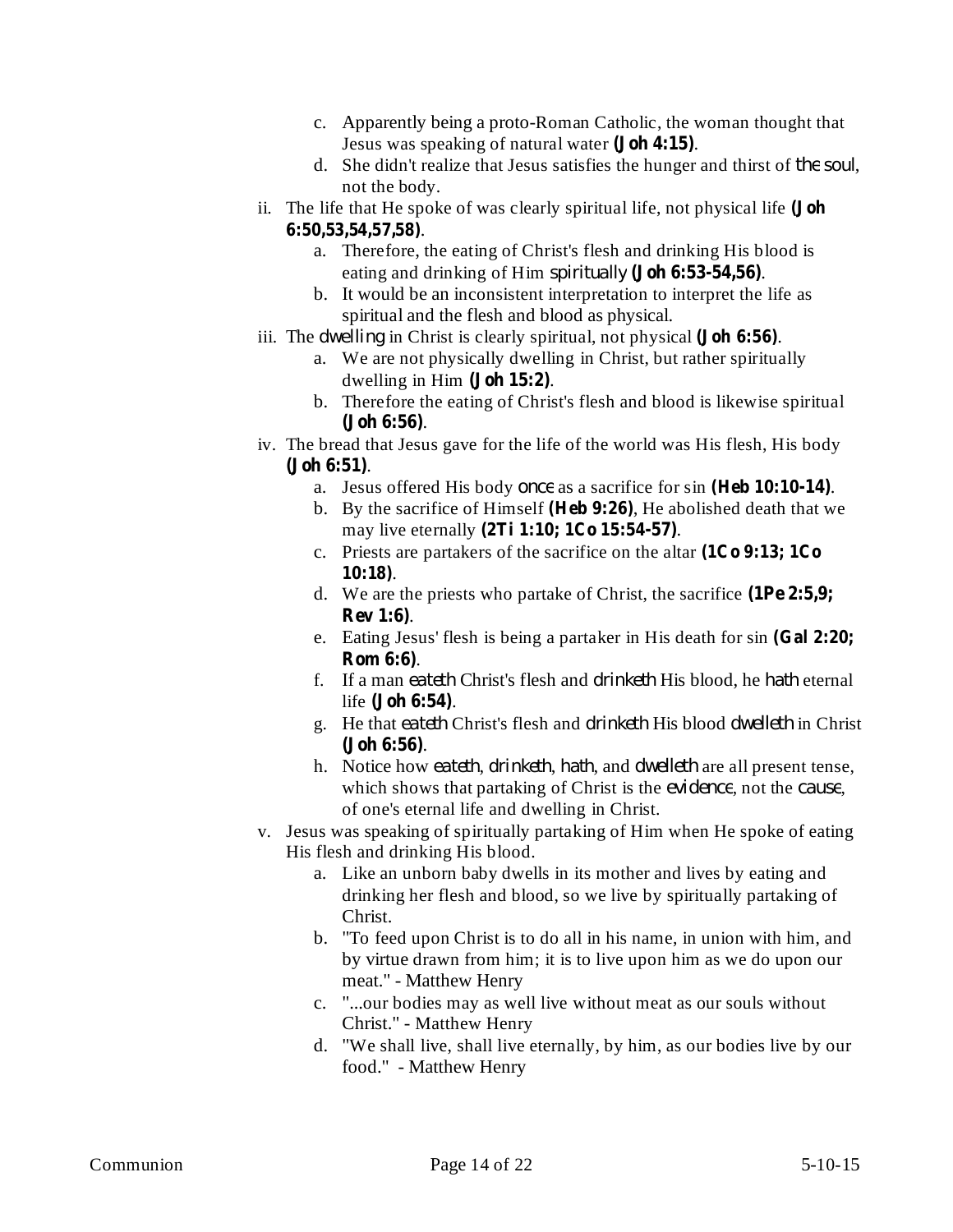- e. "The life of believers is had from Christ (Joh 1:16); it is hid with Christ (Col 3:4), we live by him as the members by the head, the branches by the root; because he lives, we shall live also." - Matthew Henry
- f. Israel in the wilderness partook of Christ in this way  $(1Co 10:3-4)$ .
- vi. Jesus could not have been referring to partaking of communion in **Joh 6:48-** 58 because the events in John 6 took place at least a year before the communion service was instituted at the end of Jesus' life.
	- a. John 6 took place near the time of the passover (**Joh 6:4**).
	- b. The institution of the Lord's supper took place at the next (at least) passover the following year (**Joh 13:1**).
	- c. Jesus said that those who ate His flesh and drank His blood had eternal life (**Joh 6:54-56**).
	- d. But since the first communion service, in which Jesus allegedly transformed His flesh and blood into bread and wine for the disciples to eat, didn't happen for another year, then anyone who died in that year would have missed their chance at getting eternal life (if one holds to this ridiculous Catholic doctrine).
- vii. If this is speaking of communion, then anyone one who takes communion has eternal life which cannot be lost (**Joh 6:54 c/w Joh 10:28**).
	- a. This means that every Catholic who took communion even one time has eternal life, whether he ever enters a Catholic Mass again in his life.
	- b. Judas took communion (Mat 26:25-28), but didn't have eternal life . **(Mat 26:24 c/w Joh 6:70-71 c/w Joh 17:12)**
- viii. Furthermore, eating blood is forbidden in both testaments **(Gen 9:4; Lev** . **7:26-27; Lev 17:10; Act 15:20)**
	- a. When Jesus spoke of drinking His blood in John 6 and when He instituted communion at the passover in Matthew 26, the law of Moses was still in effect which demanded death for anyone who drank blood . **(Lev 7:26-27; Lev 17:10)**
	- b. Had Jesus literally been referring to His actual blood, He would have been sinning and commanding His disciples to sin.
	- c. His subsequent death then would have been for His own sin, not the sin of His elect and we would all be going to hell.

## D. Some questions

- i. What happens to "Jesus" a few hours after a faithful Catholic eats him?
- ii. What happens to "Jesus" when a faithful Catholic gets sick from drinking another Catholic's backwash mixed with "Jesus" and barfs up "Jesus" into the toilet after Mass?
- iii. What happens to "Jesus" if he gets dropped on the floor and a mouse eats him? Does the mouse get eternal life?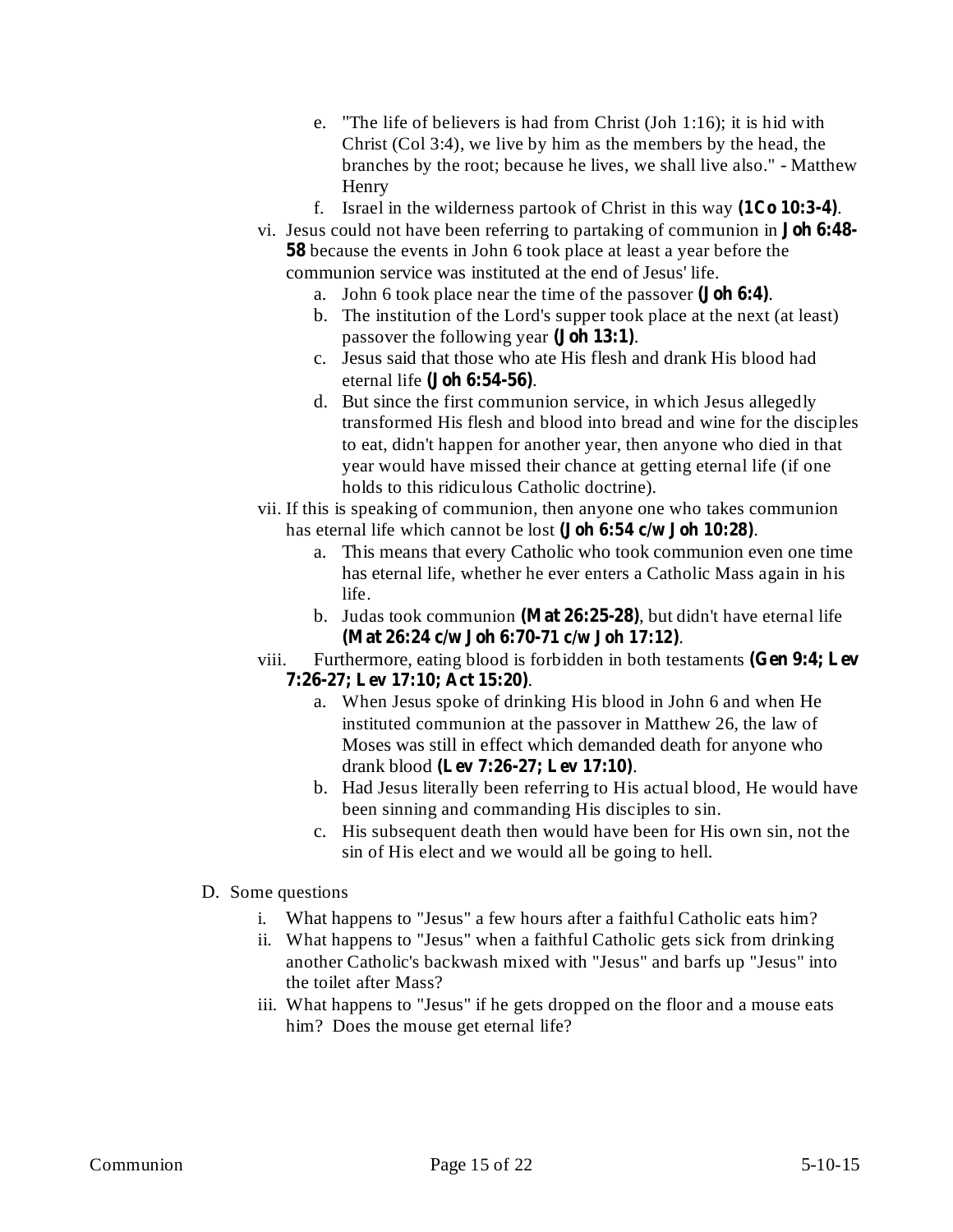- E. The pagan origin of transubstantiation
	- i. It is clear that transubstantiation has no scriptural basis and that the apostles did not practice it.
	- ii. So it if doesn't come from the Bible, where does it come from?
	- iii. Transubstantiation didn't even become a canonized Catholic dogma until 1215AD.
		- a. "The teaching of transubstantiation does not date back to the Last Supper as most Catholics suppose. It was a controversial topic for many centuries before officially becoming an article of faith (which means that it is essential to salvation according to Rome.) The idea of a physical presence was vaguely held by some, such as Ambrose, but it was not until 831 A.D. that Paschasius Radbertus, a Benedictine Monk, published a treatise openly advocating the doctrine. Even then, for almost another four centuries, theological war was waged over this teaching by bishops and people alike, until at the Fourth Lateran Council in 1215 A.D., it was officially defined and canonized as a dogma (A "Dogma" is a teaching or doctrine that can never be reversed or repealed. It is equal in authority to the Bible) by Pope Innocent III." (Mark Edward Sohmer, The Gospel of Rome, Part 15: Transubstantiation, www.sohmer.net)
		- b. Transubstantiation was NOT a Catholic dogma for longer than it has been one.
	- iv. Transubstantiation has it's origin in ancient pagan religion, not in Christianity.
		- a. "Where did this teaching and practice really come from? Like many of the beliefs and rites of Romanism, transubstantiation was first practiced by pagan religions. The noted historian Durant said that belief in transubstantiation as practiced by the priests of the Roman Catholic system is "one of the oldest ceremonies of primitive religion" (The Story of Civilization, p. 741.) The syncretism and mysticism of the Middle East were great factors in influencing the West, particularly Italy. (Roman Society from Nero to Marcus Aurelius, by Dill.)" (Mark Edward Sohmer, *The Gospel of Rome*, Part 15: Transubstantiation, www.sohmer.net)
		- b. "In Egypt, priests would consecrate meat cakes, which were supposed to become the flesh of Osiris! (an ancient Egyptian god of the lower world and judge of the dead - Encyclopedia of Religions, Vol. 2, p. 76.) The idea of transubstantiation was also characteristic of the religion of Mithra whose sacraments of cakes and haoma drink closely parallel Catholic Eucharistic rites. (Ibid.)" (Mark Edward Sohmer, The Gospel of Rome, Part 15: Transubstantiation, www.sohmer.net)
		- c. "The idea of eating the flesh of deity was most popular among the people of Mexico and Central America long before they ever heard of Christ; and when Spanish missionaries first landed in those countries, "their surpass was heightened when they witnessed a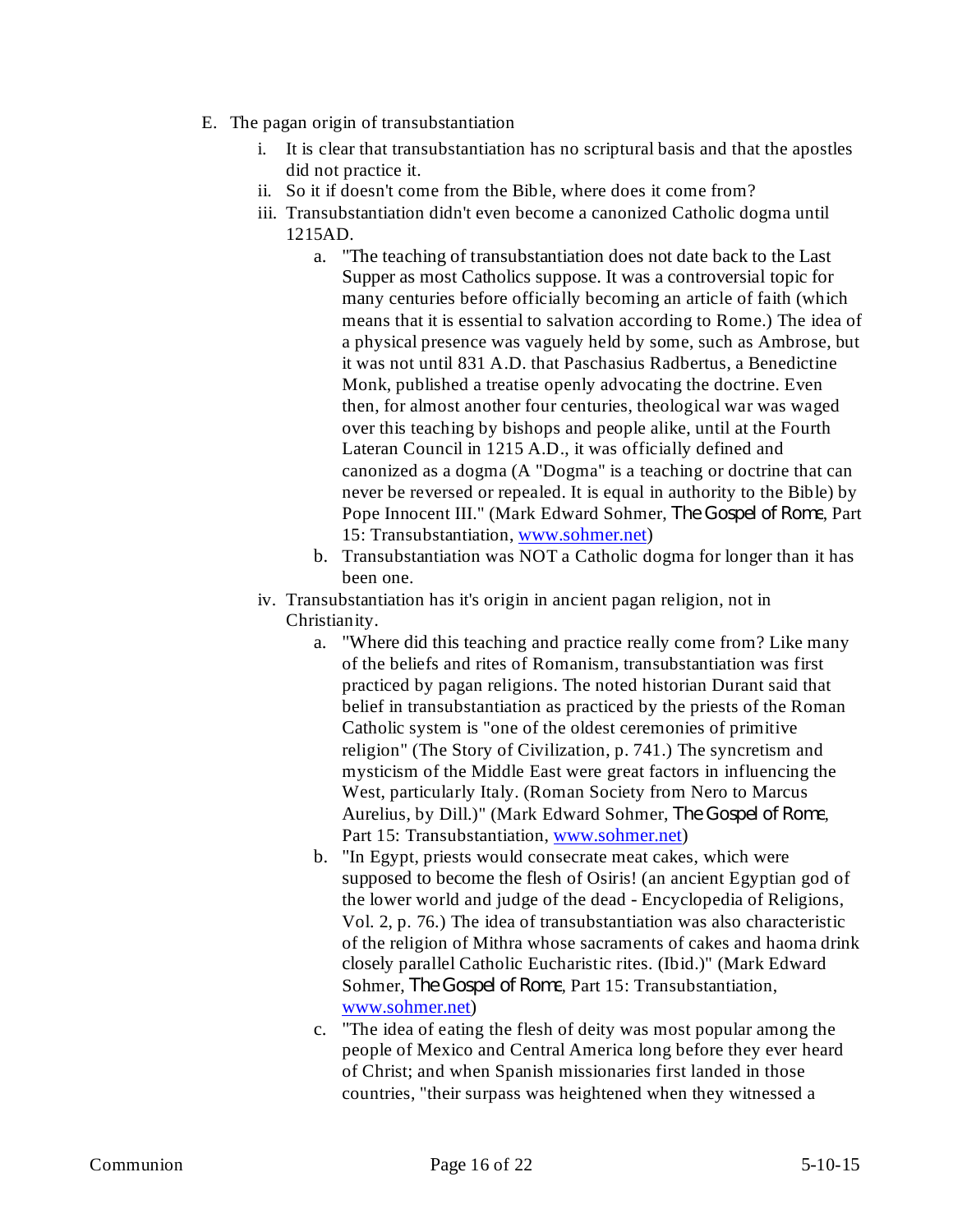religious rite which reminded them of communion... an image made of flour... and after consecration by priests, was distributed among the people who ate it... declaring it was the flesh of deity." (Prescott's Mexico, Vol. 3.)" (Mark Edward Sohmer, *The Gospel of Rome*, Part 15: Transubstantiation, www.sohmer.net)

- 3. The Roman Catholic church in the Council of Trent (1545-1563) decreed that the eucharist was to be taken in "one kind" or "one specie" by the laity, meaning the communicants only take the bread, but not the wine, which many Catholics still do today.
	- A. What saith the pope?
		- i. "Wherefore, this holy Synod, -- instructed by the Holy Spirit, who is the spirit of wisdom and of understanding, the spirit of counsel and of godliness, and following the judgment and usage of the Church itself, -- declares and teaches, that laymen, and clerics when not consecrating, are not obliged, by any divine precept, to receive the sacrament of the Eucharist under both species; and that neither can it by any means be doubted, without injury to faith, that communion under either species [Page 141] is sufficient for them unto salvation. For, although Christ, the Lord, in the last supper, instituted and delivered to the apostles, this venerable sacrament in the species of bread and wine; not therefore do that institution and delivery tend thereunto, that all the faithful of Church be bound, by the institution of the Lord, to receive both species." (Council of Trent, 1545-1563, Session 21, Chapter I)
		- ii. "CANON I. -- If any one saith, that, by the precept of God, or, by necessity of salvation, all and each of the faithful of Christ ought to receive both species of the most holy sacrament not consecrating; let him be anathema." (Council of Trent, 1545-1563, Session 21, On Communion Under Both Species, Canon 1)
		- iii. "CANON II. -- If any one saith, that the holy Catholic Church was not induced, by just causes and reasons, to communicate, under the species of bread only, laymen, and also clerics when not consecrating; let him be anathema." (Council of Trent, 1545-1563, Session 21, On Communion Under Both Species, Canon 2)
		- iv. "CANON III. -- If any one denieth, that Christ whole and entire the fountain and author of all graces - is received under the one species of bread; because that - as some falsely assert - He is not received, according to the institution of Christ himself, under both species; let him be anathema." (Council of Trent, 1545-1563, Session 21, On Communion Under Both Species, Canon 3)
		- v. "55. That more perfect form of participation in the Mass whereby the faithful, after the priest's communion, receive the Lord's body from the same sacrifice, is strongly commended. The dogmatic principles which were laid down by the Council of Trent remaining intact (40), communion under both kinds may be granted when the bishops think fit, not only to clerics and religious, but also to the laity, in cases to be determined by the Apostolic See, as, for instance, to the newly ordained in the Mass of their sacred ordination, to the newly professed in the Mass of their religious profession,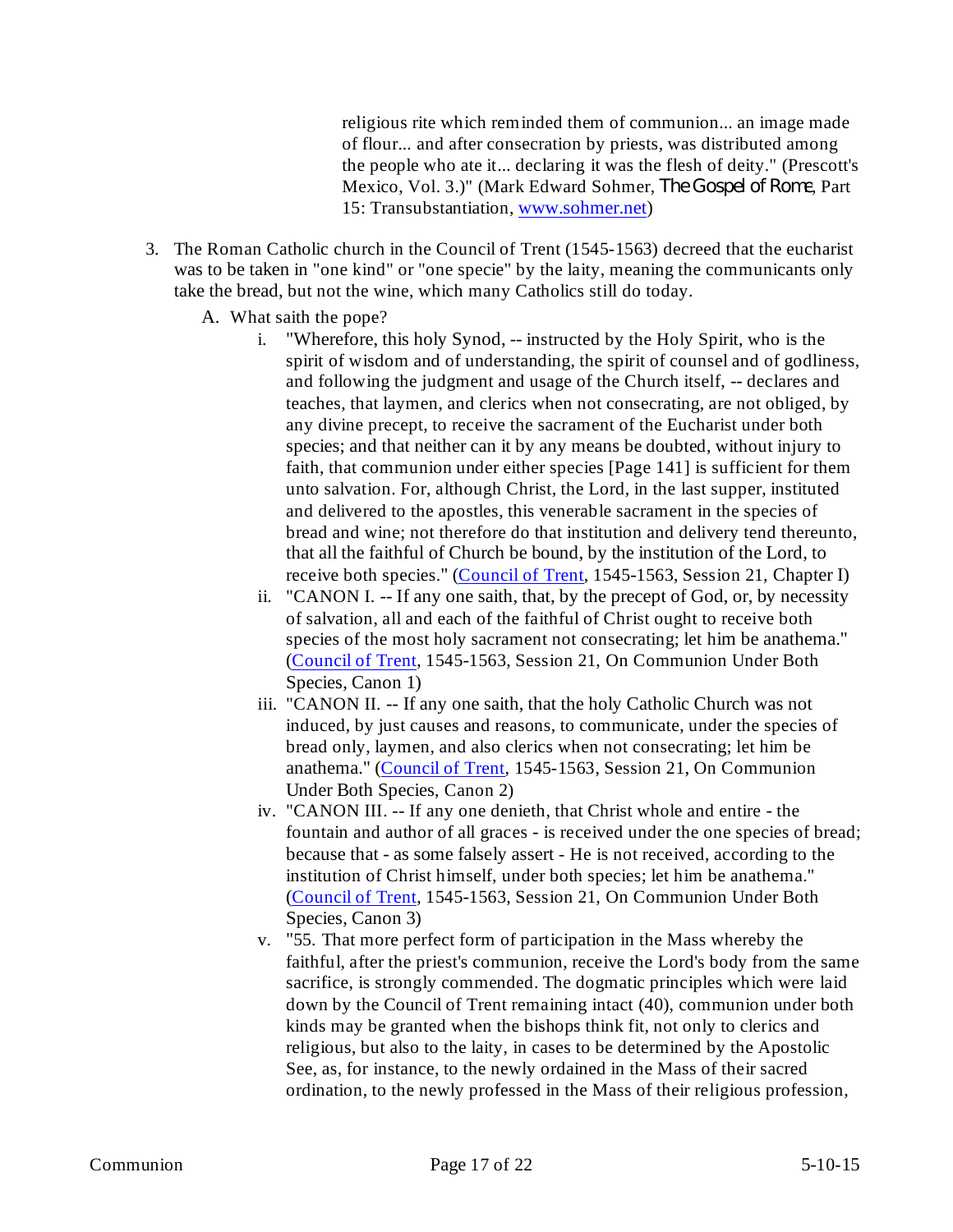and to the newly baptized in the Mass which follows their baptism." (Second Vatican Council, 1963, Constitution On The Sacred Liturgy, Chapter II - The Most Sacred Mystery Of The Eucharist)

- B. But what saith the scripture?
	- i. Jesus said to "drink ye all of it" (Mat 26:27) and "*this do ye*, as oft as ye drink it" (1Co 11:25).
		- a. This is a prime example of Catholic tradition making the word of God of none effect (Mar 7:8-9,13).
		- b. Catholic tradition says that the laity only need to eat the bread -- Jesus said that we are supposed to eat the bread and drink the wine; therefore they have made the word of God of none effect by their tradition.
	- ii. The eucharist under one kind (taking only the bread) invalidates their heavy emphasis on Jesus' words "whoso eateth my flesh, AND drinketh my blood, hath eternal life." **(Joh 6:54)**
	- iii. If the wine is really transubstantiated into Jesus' blood, and drinking that wine (blood) really gives a Catholic eternal life, why would the RC church decree that their members only need to eat the bread, but not drink the wine?
	- iv. This decree seems to convey that they don't *really* believe that the wine is transubstantiated into Christ's blood and that drinking that wine (blood) really gives one eternal life.
- 4. Christ is continually sacrificed millions of times per year in Catholic Masses all over the earth.
	- A. The Roman Catholic Church teaches that in the Mass, Christ is really and actually sacrificed afresh.
		- i. "CANON I. -- If any one saith, that in the mass a true and proper sacrifice is not offered to God; or, that to be offered is nothing else but that Christ is given us to eat; let him be anathema." (Council of Trent, 1545-1563, Session 22, On the Sacrifice of the Mass, Canon 1)
		- ii. "CANON II. -- If any one saith, that by those words, Do this for the commemoration of me (Luke xxii. 19), Christ did not institute the apostles priests; or, did not ordain that they, and other priests should offer His own body and blood; let him be anathema." (Council of Trent, 1545-1563, Session 22, On the Sacrifice of the Mass, Canon 2)
		- iii. "CANON III. -- If any one saith, that the sacrifice of the mass is only a sacrifice of praise and of thanksgiving; or, that it is a [Page 159] bare commemoration of the sacrifice consummated on the cross, but not a propitiatory sacrifice; or, that it profits him only who receives; and that it ought not to be offered for the living and the dead for sins, pains, satisfactions, and other necessities; let him be anathema." (Council of Trent, 1545-1563, Session 22, On the Sacrifice of the Mass, Canon 3)
		- iv. "CANON IV. -- If any one saith, that, by the sacrifice of the mass, a blasphemy is cast upon the most holy sacrifice of Christ consummated on the cross; or, that it is thereby derogated from; let him be anathema."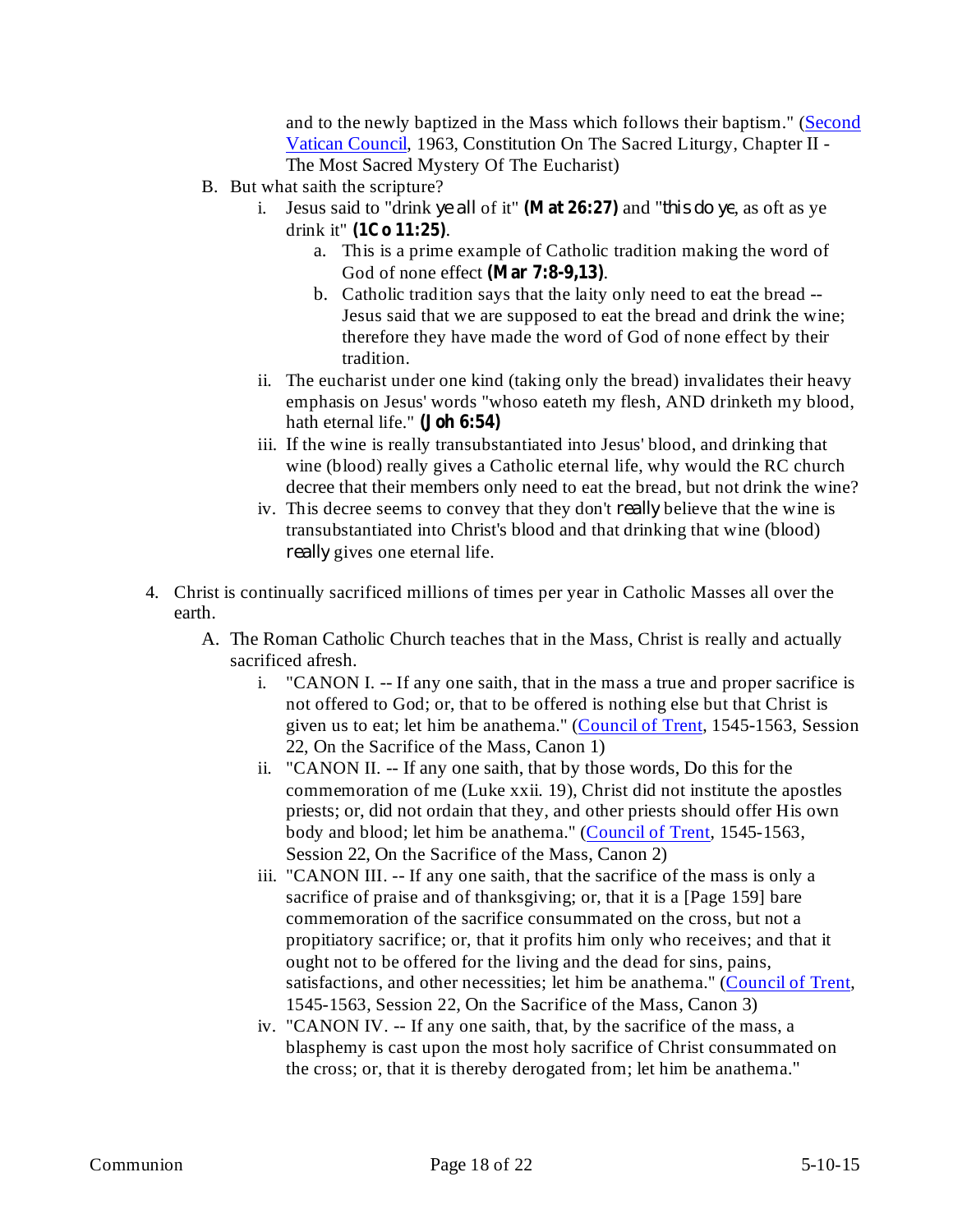(Council of Trent, 1545-1563, Session 22, On the Sacrifice of the Mass, Canon 4)

- v. "47. At the Last Supper, on the night when He was betrayed, our Saviour instituted the eucharistic sacrifice of His Body and Blood. He did this in order to perpetuate the sacrifice of the Cross throughout the centuries until He should come again, and so to entrust to His beloved spouse, the Church, a memorial of His death and resurrection: a sacrament of love, a sign of unity, a bond of charity (36), a paschal banquet in which Christ is eaten, the mind is filled with grace, and a pledge of future glory is given to us (37)." (Second Vatican Council, 1963, Constitution On The Sacred Liturgy, Chapter II - The Most Sacred Mystery Of The Eucharist)
- vi. "The sacrifice of Christ and the sacrifice of the Eucharist are one single sacrifice: "The victim is one and the same: the same now offers through the ministry of priests, who then offered himself on the cross; only the manner of offering is different." "And since in this divine sacrifice which is celebrated in the Mass, the same Christ who offered himself once in a bloody manner on the altar of the cross is contained and is offered in an unbloody manner. . . this sacrifice is truly propitiatory. (underline mine - CEW)" (Catechism of the Catholic Church, Part 2, Section 2, Chapter 1, Article 3, V. The Sacramental Sacrifice Thanksgiving, Memorial, Presence, #1367)
- B. But what saith the scripture about the sacrifice of Christ?
	- i. Jesus was ONCE offered as a sacrifice **(Heb 7:27; Heb 9:12; Heb 9:28;** . **Heb 10:10; Heb 10:12; Heb 10:14; 1Pe 3:18)**
		- a. This was written after the churches had been observing communion for years.
		- b. If Christ had been being offered continually since the Lord's Supper was instituted, then Paul would have said that Christ is continually being offered.
	- ii. Jesus is NOT OFFERED OFTEN (Heb 9:24-26).
		- a. Christ rose from the dead never to die again (Rom 6:9-10).
		- b. To crucify the Son of God *afresh* is to put Him to an open shame . **(Heb 6:6)**
		- c. Afresh *adv*. Anew, with a fresh commencement, freshly.
	- iii. The Catholic "re-sacrifice" of Christ in the Mass is no different than those same sacrifices under the law of Moses which could never take away sins . **(Heb 10:11)**
		- a. Like the Levitical priesthood of old, all the Catholic sacrifices do is make a remembrance of sins, but never take them away which is why they keep offering them  $(Heb 10:1-3)$ .
		- b. It wasn't possible for bulls and goats to take away sins (Heb 10:4).
		- c. Neither is it possible for bread and wine to take away sins.
	- iv. To say that the eucharist is a propitiatory sacrifice (see quote from the Catechism) is to say that it takes away sins, which is to blaspheme the one all-sufficient sacrifice of Christ which alone was the propitiation for our sins.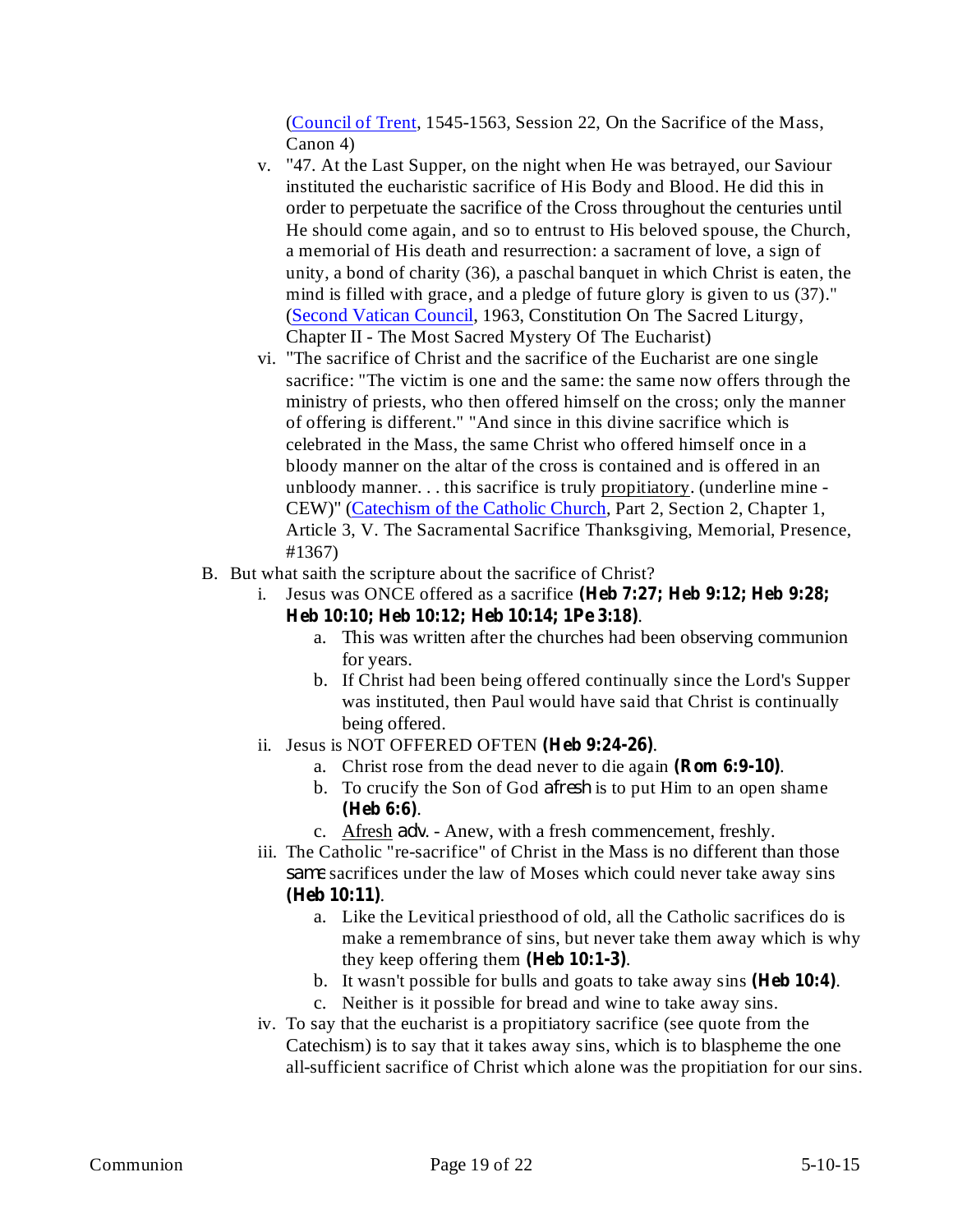- a. Propitiatory *adj*. B. adj. That propitiates or tends to propitiate; of or pertaining to propitiation; appeasing, atoning, conciliating, expiatory; ingratiating.
- b. Propitiation 1. The action or an act of propitiating; appeasement, conciliation; atonement, expiation.
- c. Christ's sacrifice on the cross is the only propitiation and atonement for our sins . **(1Jo 2:2; 1Jo 4:10; Rom 3:25; Rom 5:8-11)**
- d. The above references are all the references in the NT to the words *propitiation* and *atonement* and their cognates.
- e. They are not once used to refer to communion.
- C. For the Catholics, Jesus is continually being born (eternally begotten) and is continually dying (during every Mass) at the same time.
- D. Heretics are condemned of themselves (Tit 3:10-11).
- 5. The bread is worshiped as an idol in the Catholic Mass.
	- A. As was before shown in Section II,A, the Catholic church teaches that the bread of the eucharist is transformed truly, really, and substantially into the body, blood, soul, and divinity of Jesus Christ.
	- B. Therefore the wafer is worshiped by Catholics, as if it were Jesus Christ.
		- i. *"Worship of the Eucharist*. In the liturgy of the Mass we express our faith in the real presence of Christ under the species of bread and wine by, among other ways, genuflecting or bowing deeply as a sign of adoration of the Lord. "The Catholic Church has always offered and still offers to the sacrament of the Eucharist the cult of adoration, not only during Mass, but also outside of it, reserving the consecrated hosts with the utmost care, exposing them to the solemn veneration of the faithful, and carrying them in procession." (underline mine - CEW) (Catechism of the Catholic Church, Part 2, Section 2, Chapter 1, Article 3, V. The Sacramental Sacrifice Thanksgiving, Memorial, Presence, #1378)
		- ii. Genuflect  $v.$  To bend the knee, esp. in worship.
		- iii. "CANON VI. -- If any one saith, that, in the holy sacrament of the Eucharist, Christ, the only-begotten Son of God, is not to be adored with the worship, even external of latria; and is, consequently, neither to be venerated with a special festive solemnity, nor to be solemnly borne about in processions, according to the laudable and universal rite and custom of holy church; or, is not to be proposed publicly to the people to be adored, and that the adorers thereof are idolators; let him be anathema." (Council of Trent, 1545-1563, Session 13, On The Most Holy Sacrament Of The Eucharist, Canon 6)
		- iv. It is no exaggeration or slander whatsoever to say that Catholics worship the eucharist bread.
			- a. "...Out of thine own mouth will I judge thee, thou wicked servant..." **(Luk 19:22)**
			- b. "Thine own mouth condemneth thee, and not I: yea, thine own lips testify against thee." **(Job 15:6)**
	- C. The Bible forbids the making and worshiping of idols in both testaments.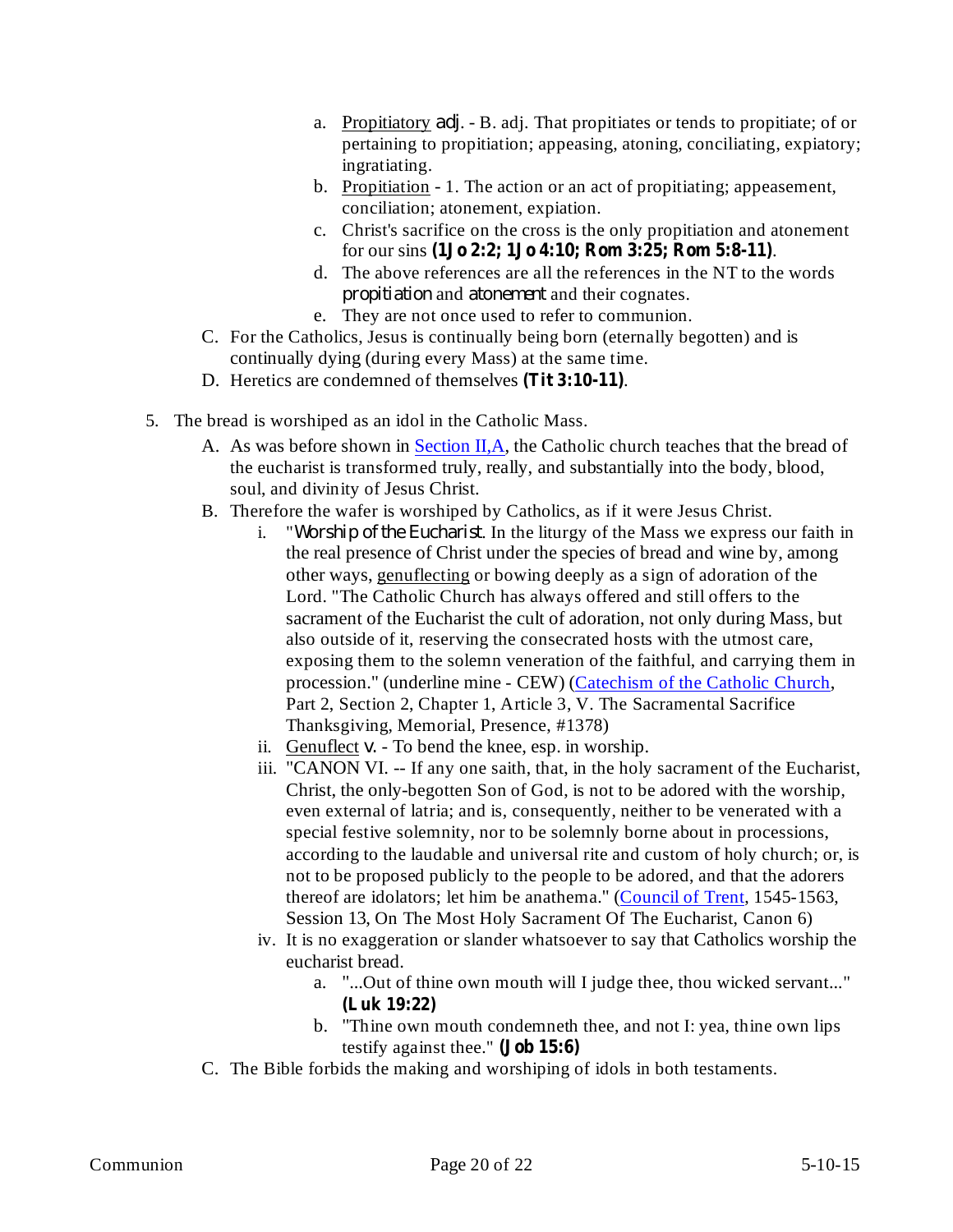- i. The second of the ten commandments forbids making any graven image and bowing down to them  $(Exo 20:4-5)$ .
- ii. Since the second commandment clearly forbids bowing down and worshiping an idol like piece a bread, the Catholic church modified the ten commandments, leaving out the second and splitting the tenth into two.
	- a. "A Traditional Catechetical Formula
		- 1. I am the LORD your God: you shall not have strange Gods before me.
		- 2. You shall not take the name of the LORD your God in vain.
		- 3. Remember to keep holy the LORD'S Day.
		- 4. Honor your father and your mother.
		- 5. You shall not kill.
		- 6. You shall not commit adultery.
		- 7. You shall not steal.
		- 8. You shall not bear false witness against your neighbor.
		- 9. You shall not covet your neighbor's wife.
		- 10. You shall not covet your neighbor's goods." (Catechism of
		- the Catholic Church, Part 3, Section 2, The Ten Commandments)
	- b. The Catholic church is merely "christianized" paganism which, "changed the truth of God into a lie, and worshipped and served the creature more than the Creator, who is blessed for ever. Amen." **(Rom 1:25)**
- iii. Only the true God, the Lord Jesus Christ, should be worshiped, and idols must be kept away from  $(1J\sigma 5:20-21)$ .
- 6. Transubstantiation and the Catholic Mass make the Catholic priesthood essential.
	- A. Priests are necessary to offer sacrifices (Heb 10:11).
	- B. Since the Catholic church says that the eucharist is a sacrifice (see Section VIII,4), there must be a priest to offer that sacrifice.
		- i. "They (Catholic parishioners) should be instructed by God's word and be nourished at the table of the Lord's body; they should give thanks to God; by offering the Immaculate Victim, not only through the hands of the priest, but also with him, they should learn also to offer themselves; through Christ the Mediator [38], they should be drawn day by day into ever more perfect union with God and with each other, so that finally God may be all in all." (underline mine - CEW) (Second Vatican Council, 1963, Constitution On The Sacred Liturgy, Chapter II - The Most Sacred Mystery Of The Eucharist)
		- ii. "It is indeed the priest alone, who, acting in the person of Christ, consecrates the bread and wine, but the role of the faithful in the Eucharist is to recall the passion, resurrection and glorification of the Lord, to give thanks to God, and to offer the immaculate victim not only through the hands of the priest, but also together with him; and finally, by receiving the Body of the Lord, to perfect that communion with God and among themselves which should be the product of participation in the sacrifice of the Mass." (Vatican II, *Second*